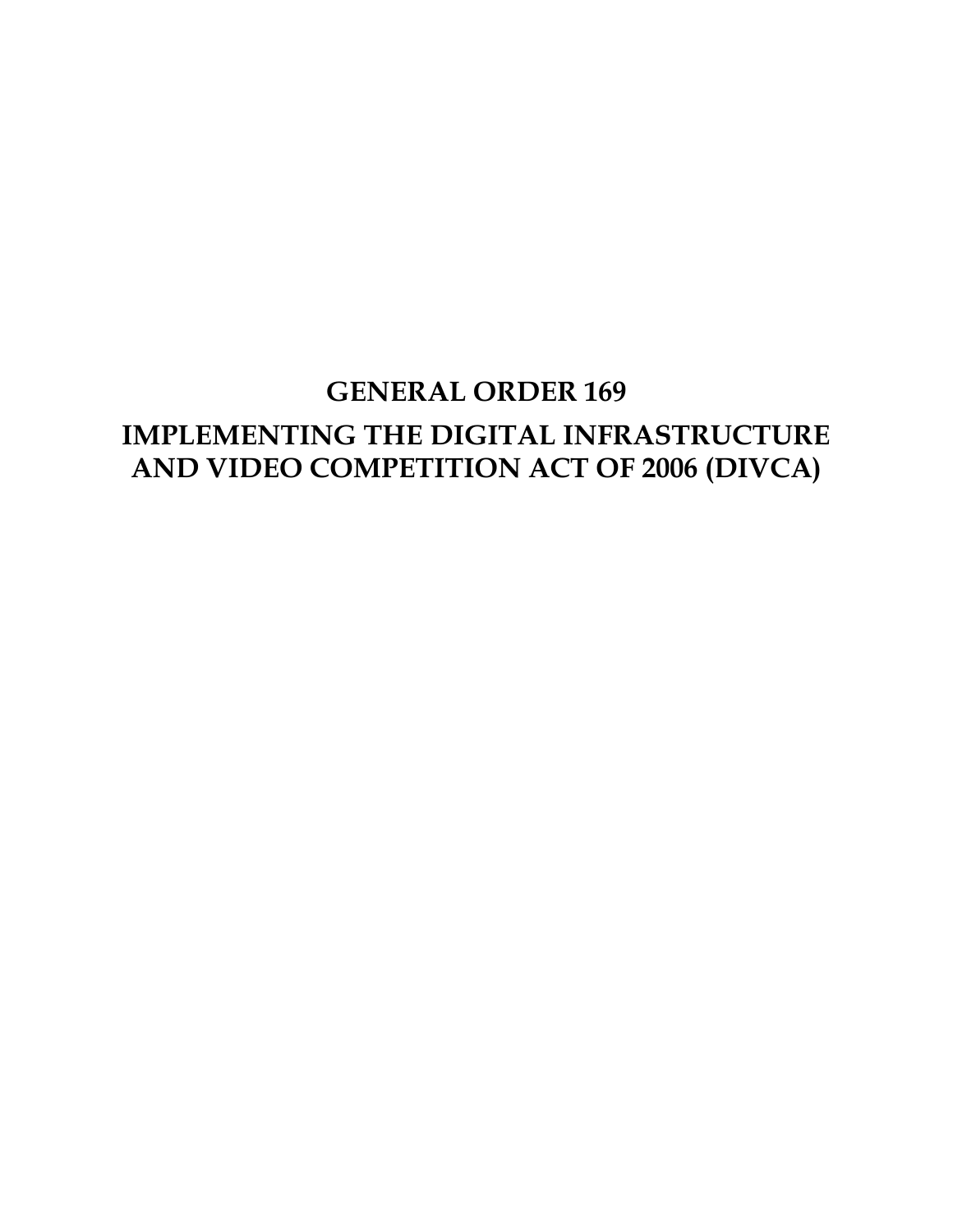# **Table of Contents**

| <b>Title</b> |    | Page                                                                     |  |
|--------------|----|--------------------------------------------------------------------------|--|
| Ι.           |    |                                                                          |  |
| II.          |    |                                                                          |  |
| III.         |    | When Various Applicants Can/Must Apply for a State Video Franchise 7     |  |
|              |    |                                                                          |  |
|              | B. |                                                                          |  |
|              |    |                                                                          |  |
|              |    | 1.                                                                       |  |
|              |    | 2.                                                                       |  |
|              |    | 3.                                                                       |  |
|              |    | Effect of a New Competitor's Entry into a Video Market  9<br>4.          |  |
|              |    | Exception for a Party to a Stipulation and Consent Judgment<br>5.        |  |
|              |    |                                                                          |  |
| IV.          |    |                                                                          |  |
|              |    |                                                                          |  |
|              |    | Step 1: Complete the Application for a State Video Franchise<br>1.       |  |
|              |    |                                                                          |  |
|              |    | a) Adequate Assurance of Financial, Legal, and Technical                 |  |
|              |    |                                                                          |  |
|              |    |                                                                          |  |
|              |    | 2.                                                                       |  |
|              |    | a) Submit Completed Application to the Commission10                      |  |
|              |    | b) Concurrently Deliver a Copy of the Application to the                 |  |
|              |    |                                                                          |  |
|              |    | Step 3: Commission Review of the Application for Completeness 11<br>3.   |  |
|              |    | Step 4: Notification Regarding Application Status11<br>4.                |  |
|              |    | Step 5: State Video Franchise Issued for Complete Applications .12<br>5. |  |
|              | B. |                                                                          |  |
|              | C. | Protests to State Video Franchise Applications Disallowed 12             |  |
| V.           |    | Application Process for Renewal of State Video Franchise  12             |  |
|              |    |                                                                          |  |
|              | B. |                                                                          |  |
|              | C. | Adequate Assurance of Financial, Legal and Technical                     |  |
|              |    |                                                                          |  |
|              | D. |                                                                          |  |
|              | Ε. | Denials of Renewal Applications Due to Ineligibility  14                 |  |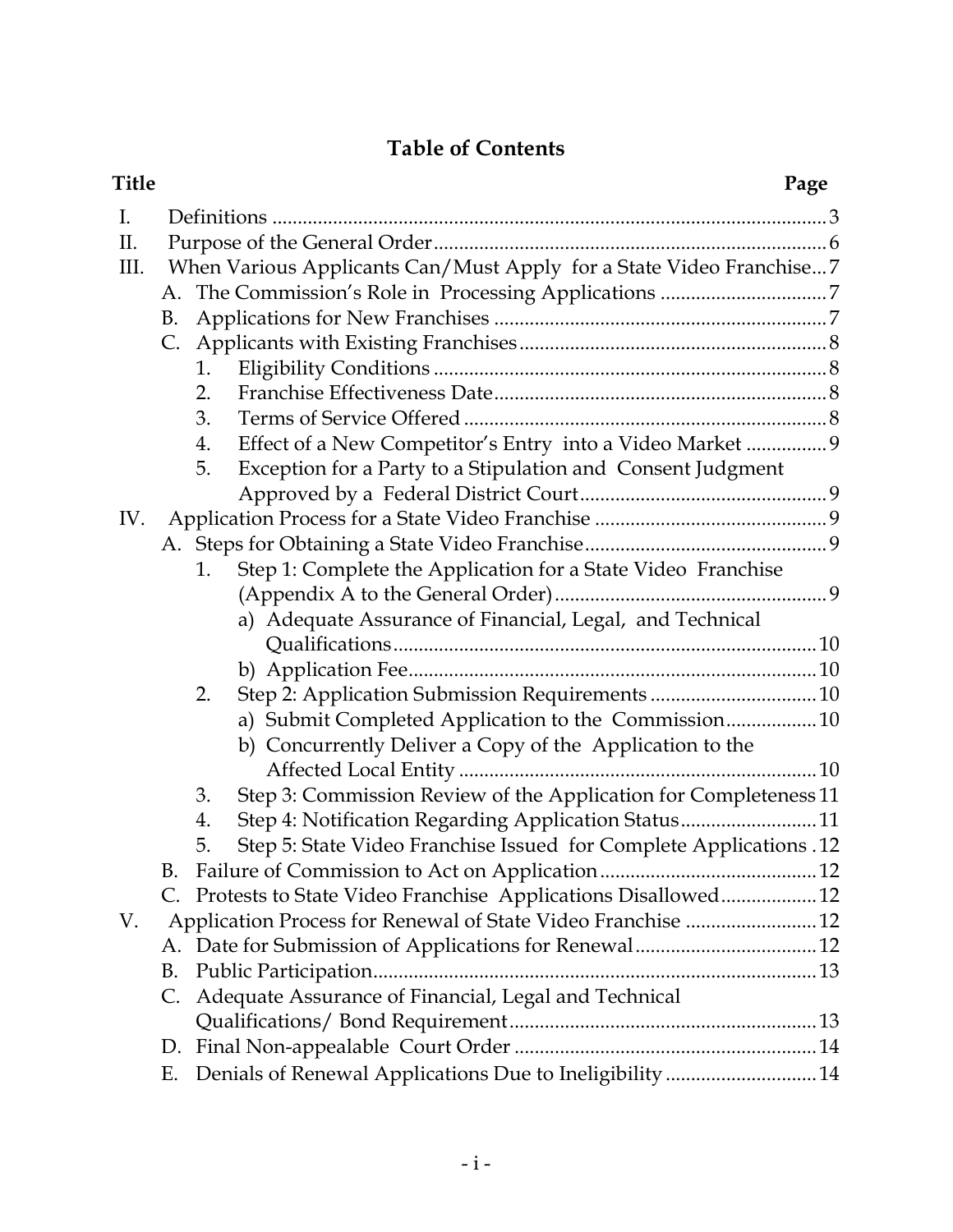| VI.  |                | Ineligibility of Entities in Violation of the Cable Television and Video  |  |
|------|----------------|---------------------------------------------------------------------------|--|
|      |                | Providers Service and Information Act or the Video Customer               |  |
|      |                | Service Act or the Digital Infrastructure and Video Competition           |  |
|      |                |                                                                           |  |
| VII. |                | The State Video Franchise - Authorization to Offer Service, Obligations,  |  |
|      |                | Amendment, Transfer, Voluntary Termination, and Miscellaneous             |  |
|      |                |                                                                           |  |
|      |                |                                                                           |  |
|      |                | 1.                                                                        |  |
|      |                | 2.                                                                        |  |
|      |                |                                                                           |  |
|      |                | 1.                                                                        |  |
|      |                | 2.                                                                        |  |
|      |                | 3.                                                                        |  |
|      | C.             |                                                                           |  |
|      |                | 1.                                                                        |  |
|      |                | Procedures for Filing a Supplemental Application  17<br>2.                |  |
|      |                | Commission Review and Issuance of a Supplemental<br>3.                    |  |
|      |                |                                                                           |  |
|      |                |                                                                           |  |
|      |                | Necessary Conditions for the Transfer of a State Video Franchise 18<br>1. |  |
|      |                | Commission Review of the Transfer of a State Video Franchise18<br>2.      |  |
|      | Е.             |                                                                           |  |
|      | F.             |                                                                           |  |
|      | G.             |                                                                           |  |
|      |                |                                                                           |  |
|      |                |                                                                           |  |
|      |                |                                                                           |  |
|      |                | Reporting Obligations Imposed on State Video Franchise<br>1.              |  |
|      |                |                                                                           |  |
|      |                | 2.                                                                        |  |
|      | $\mathsf{C}$ . | Annual Reports on Broadband and Video Services  22                        |  |
|      |                | Reporting Obligations Imposed on State Video Franchise<br>1.              |  |
|      |                |                                                                           |  |
|      |                | Commission Reports to the Legislature and Governor  26<br>2.              |  |
|      | D.             |                                                                           |  |
|      | Ε.             |                                                                           |  |
|      | F.             |                                                                           |  |
|      | G.             |                                                                           |  |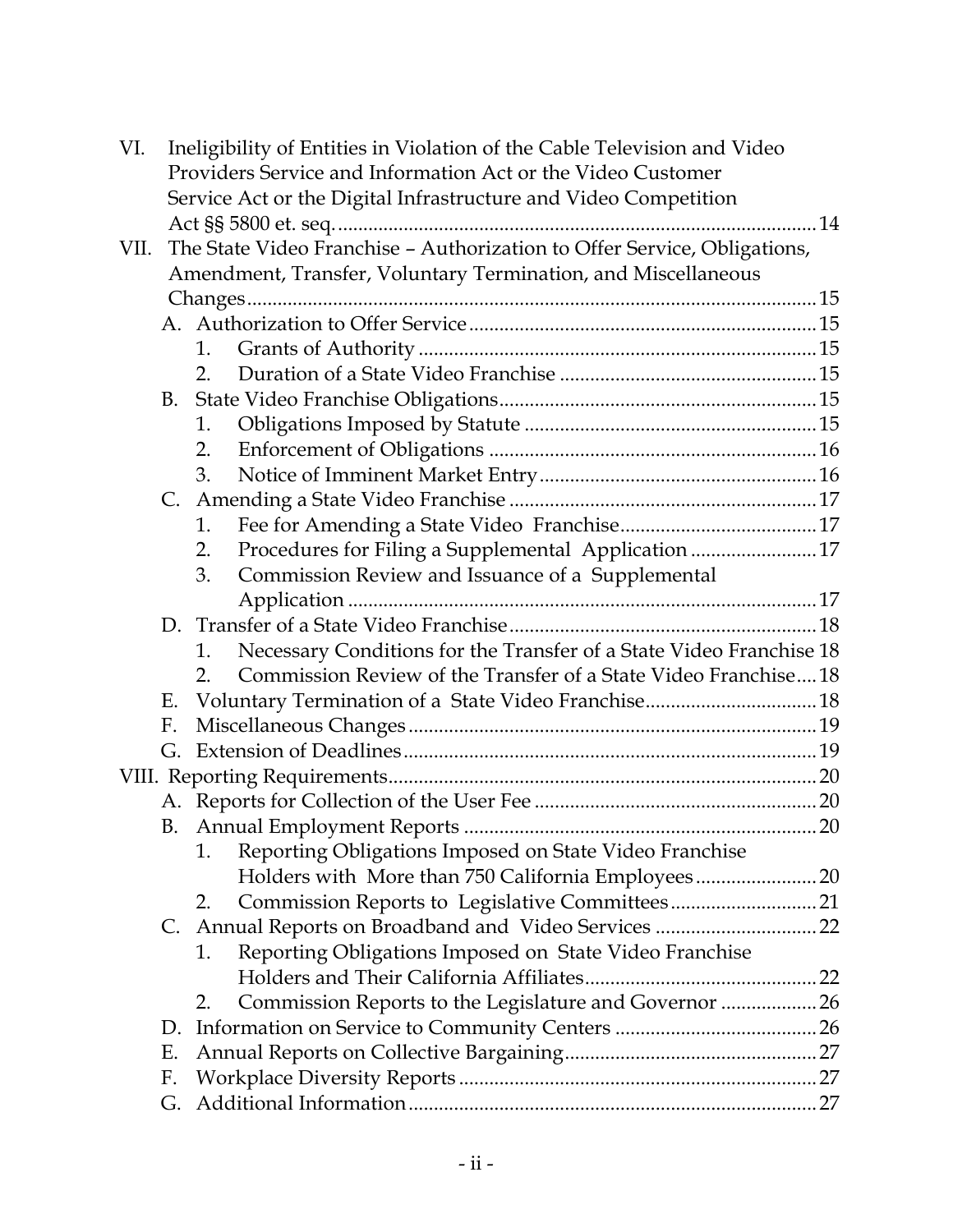# <span id="page-3-0"></span>**I. Definitions**

- A. "Access" means that the State Video Franchise Holder is capable of providing video service at the household address using any technology, other than direct-to-home satellite service, providing two-way broadband Internet capability and video programming, content, and functionality, regardless of whether any customer has ordered service or whether the owner or landlord or other responsible person has granted access to the household. If more than one technology is utilized, the technologies shall provide similar two-way broad band Internet accessibility and similar video programming.
- B. "Affiliate" means any company 5% or more of whose outstanding securities are owned, controlled, or held with power to vote, directly or indirectly either by a state video franchise holder or any of its subsidiaries, or by that state video franchise holder's controlling corporation and/or any of its subsidiaries as well as any company in which the state video franchise holder, its controlling corporation, or any of the state video franchise holder's affiliates exert substantial control over the operation of the company and/or indirectly have substantial financial interests in the company exercised through means other than ownership.
- C. "Applicant" means any person or entity that files an Application
- D. "Application," unless otherwise specified herein, means an Application in the form prescribed by the Commission for seeking a grant, or amendment<sub>L</sub> or renewal of a State Video Franchise.
- E. "Application Fee" means any fee that the Commission imposes to recover its actual and reasonable costs of processing an Application.<sup>1</sup>
- F. "Broadband" or "Broadband Service" means any service defined as broadband, or having advanced telecommunications capability, in the most recent Federal Communications Commission inquiry pursuant to Section 706 of the Telecommunications Act of 1996 (P.L. 104-104).<sup>2</sup>

<sup>1</sup> CAL. PUB. UTIL. CODE § 5840(c). This fee is not levied for general revenue purposes, consistent with Public Utilities Code § 5840(c).

<sup>2</sup> *Id.* at § 5830(a). The Federal Communications Commission currently uses the term "broadband" and "advanced telecommunications capability" to describe services and facilities with an upstream (customer-to-provider) and downstream (provider-to-customer) transmission speed of more than 200 kilobits per second.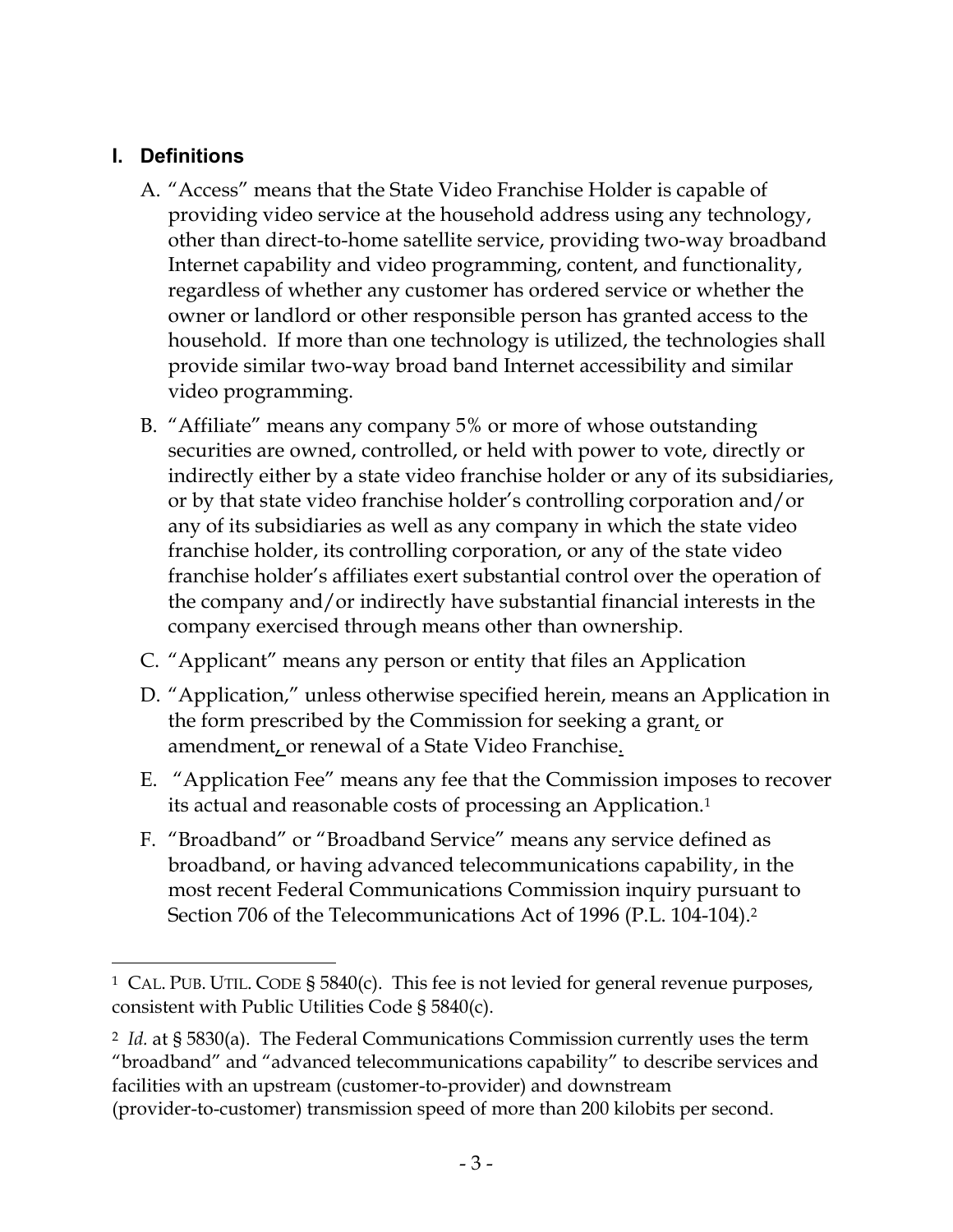- G. "Census Tract" has the same meaning as used by the U.S. Census Bureau.<sup>3</sup>
- H. "Commission" means the Public Utilities Commission.
- I. "Community Center" means any facility run by an organization that has qualified for the California Teleconnect Fund, as established in Public Utilities Code § 280, and that will make the State Video Franchise Holder's service available to the community.<sup>4</sup>
- J. "DIVCA" means the Digital Infrastructure and Video Competition Act of 2006 (Ch. 700, Stats. 2006).<sup>5</sup>
- K. "Effective Date of this General Order" means January 2, 2007 or the date when this Order is adopted, whichever is later.
- L. "Household" means, consistent with the U.S. Census Bureau, a house, apartment, a mobile home, a group of rooms, or a single room that is intended for occupancy as separate living quarters.6 Separate living quarters are those in which the occupants live and eat separately from any other persons in building and which have direct access from the outside of the building or through a common hall.<sup>7</sup>
- M. "Incumbent Cable Operator" means a cable operator or open-video system serving subscribers under a franchise in a particular city, county, or city and county franchise area on January 1, 2007.<sup>8</sup>
- N. "Local Entity" means any city, county, city and county or joint powers authority within the state within whose jurisdiction a State Video Franchise Holder may provide Video Service.<sup>9</sup>

FEDERAL COMMUNICATIONS COMMISSION, AVAILABILITY OF ADVANCED TELECOMMUNICATIONS CAPABILITY IN THE UNITED STATES, FOURTH REPORT TO CONGRESS, FCC 04-208, 10 (Sept. 9, 2004). This definition, however, is under review by the Commission, and it may evolve in response to rapid technological changes in the marketplace. *Id*.

- <sup>3</sup> CAL. PUB. UTIL. CODE § 5960(a).
- <sup>4</sup> *Id*. at § 5890(b)(3).

<sup>5</sup> In this General Order, all further references to Public Utilities Code are to those sections adopted or amended in DIVCA.

- $6$  CAL. PUB. UTIL. CODE § 5890(j)(1).
- <sup>7</sup> *Id*.

 $\overline{a}$ 

<sup>8</sup> *Id*. at § 5830(j).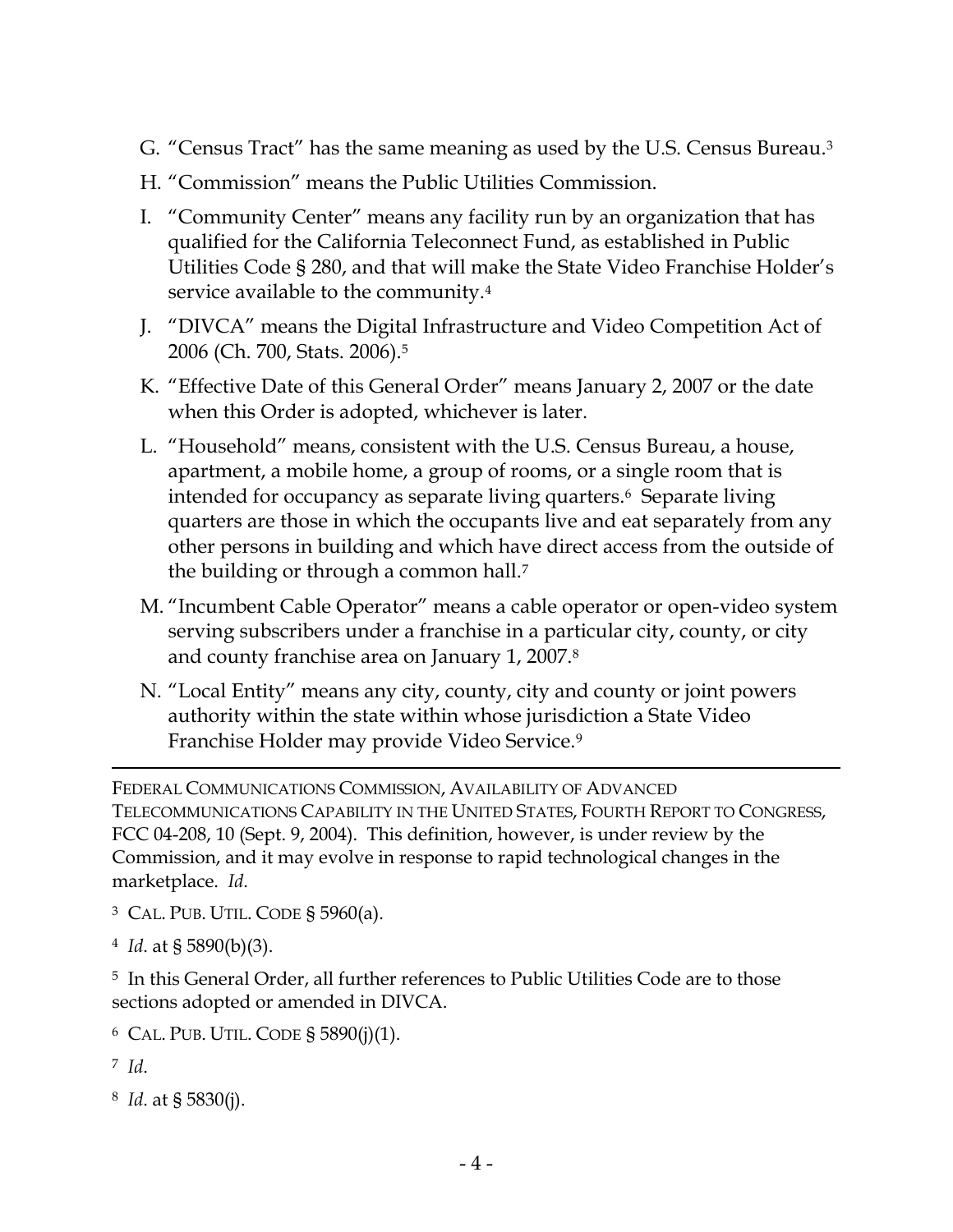- O. "Low-Income Household" means a residential Household where the average annual Household income is less than \$35,000, as based on U.S. Census Bureau estimates adjusted annually to reflect rates of change and distribution through January 1, 2007.<sup>10</sup>
- P. "State Video Franchise" means a franchise issued by the Commission pursuant to DIVCA. 11
- Q. "State Video Franchise Holder" means a person or group of persons that has been issued a State Video Franchise from the Commission pursuant to Division 2.5 of DIVCA.<sup>12</sup>
- R. "Telephone Service Area" means the area where the Commission has granted an entity a Certificate of Public Convenience and Necessity to provide telephone service.
- S. "Telephone Corporation" means a telephone corporation as defined in Public Utilities Code § 234.
- T. "User Fee" means the fee paid to the Commission quarterly by each Holder pursuant to Public Utilities Code § 442(a).
- U. "Video Service" means video programming services, cable service, or open-video system service provided through facilities located at least in part in public rights-of-way without regard to delivery technology, including Internet protocol or other technology. This definition does not include (1) any video programming provided by a commercial mobile service provider defined in Section 322(d) of Title 47 of the United States Code, or (2) video programming provided as part of, and via, a service that enables users to access content, information, electronic mail, or other services offered over the public Internet.<sup>13</sup>
- V. "Video Service Area" means the area proposed to be served under a State Video Franchise.

- <sup>11</sup> *Id*. at § 5830(p).
- <sup>12</sup> *Id*. at § 5830(i).
- <sup>13</sup> *Id*. at § 5830(s).

<sup>9</sup> *Id*. at § 5830(k).

<sup>&</sup>lt;sup>10</sup> *Id.* at § 5890(j)(2) (defining "low-income households" for the purposes of imposing build-out requirements).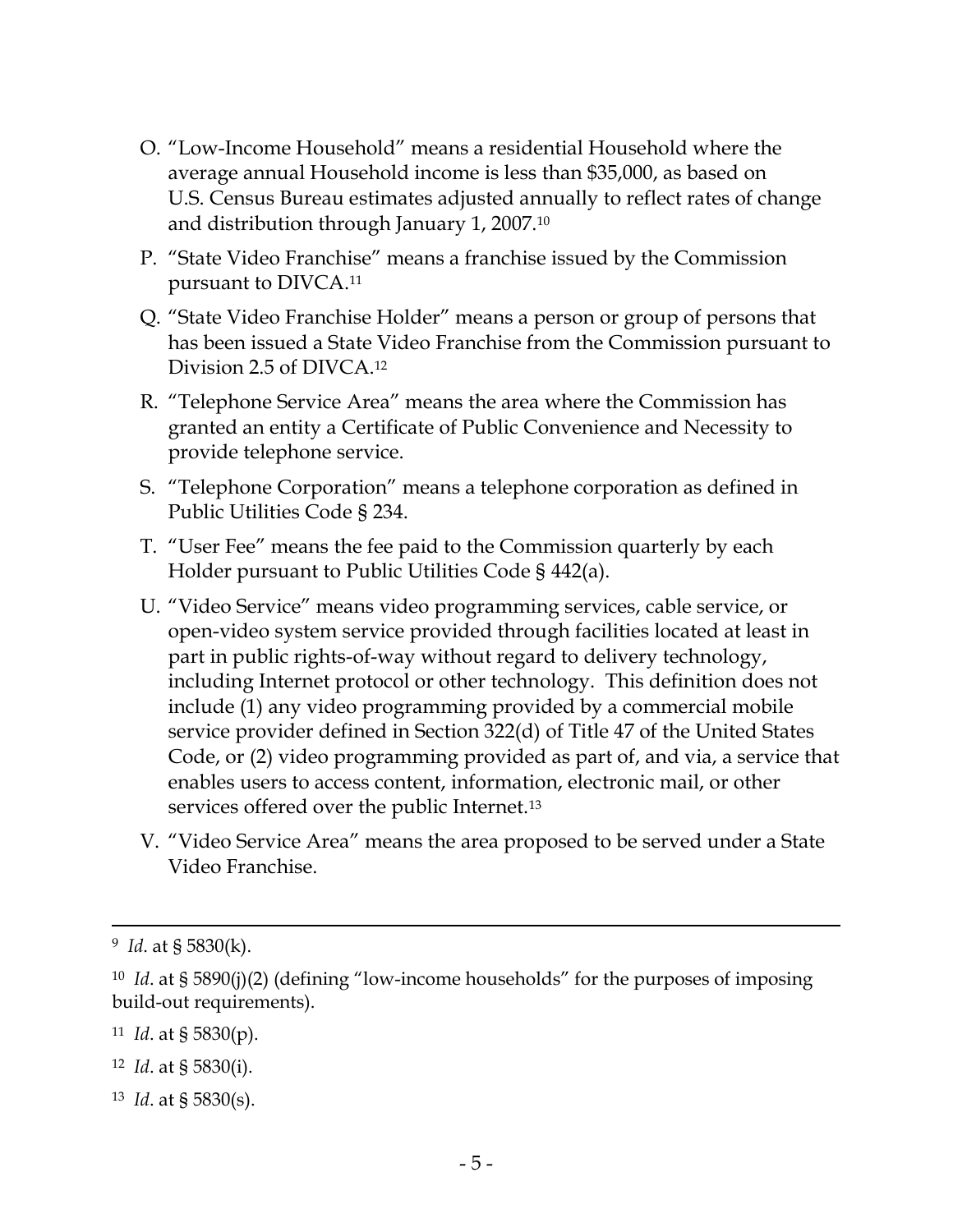W. "Video Service Provider" means any entity providing Video Service.<sup>14</sup>

# <span id="page-6-0"></span>**II. Purpose of the General Order**

The purpose of this General Order is to promulgate the rules necessary to implement Assembly Bill (AB) 2987, the Digital Infrastructure and Video Competition Act of 2006 (DIVCA), which was signed into law by Governor Arnold Schwarzenegger on September 29, 2006. In enacting this Order, we remain mindful of the fact that the Legislature intends for the state video franchising process to achieve the following objectives:

- Create a fair and level playing field for all market participants that does not disadvantage or advantage one service provider or technology over another;
- Promote the widespread access to the most technologically advanced cable and video services to all California communities in a nondiscriminatory manner, regardless of their socioeconomic status;
- Protect local government revenues and control of public rights-of-way;
- Require Video Service Providers to comply with all applicable consumer protection laws;
- Complement efforts to increase investment in Broadband infrastructure and close the digital divide;
- Continue access to and maintenance of public, education, and government (PEG) channels; and
- Maintain all existing authority of the Commission as established by state and federal statutes.<sup>15</sup>

This Commission will act to bring these intended economic and social benefits of Video Service competition to California.

We also recognize that the Legislature found that the public interest is best served when sufficient funds are appropriated to the Commission to provide adequate staff and resources to appropriately and timely process applications of Video Service Providers and to ensure full compliance with the requirements of

<sup>14</sup> *Id.* at § 5830(t).

<sup>15</sup> *Id*. at §§ 5810(2)(A)-(G).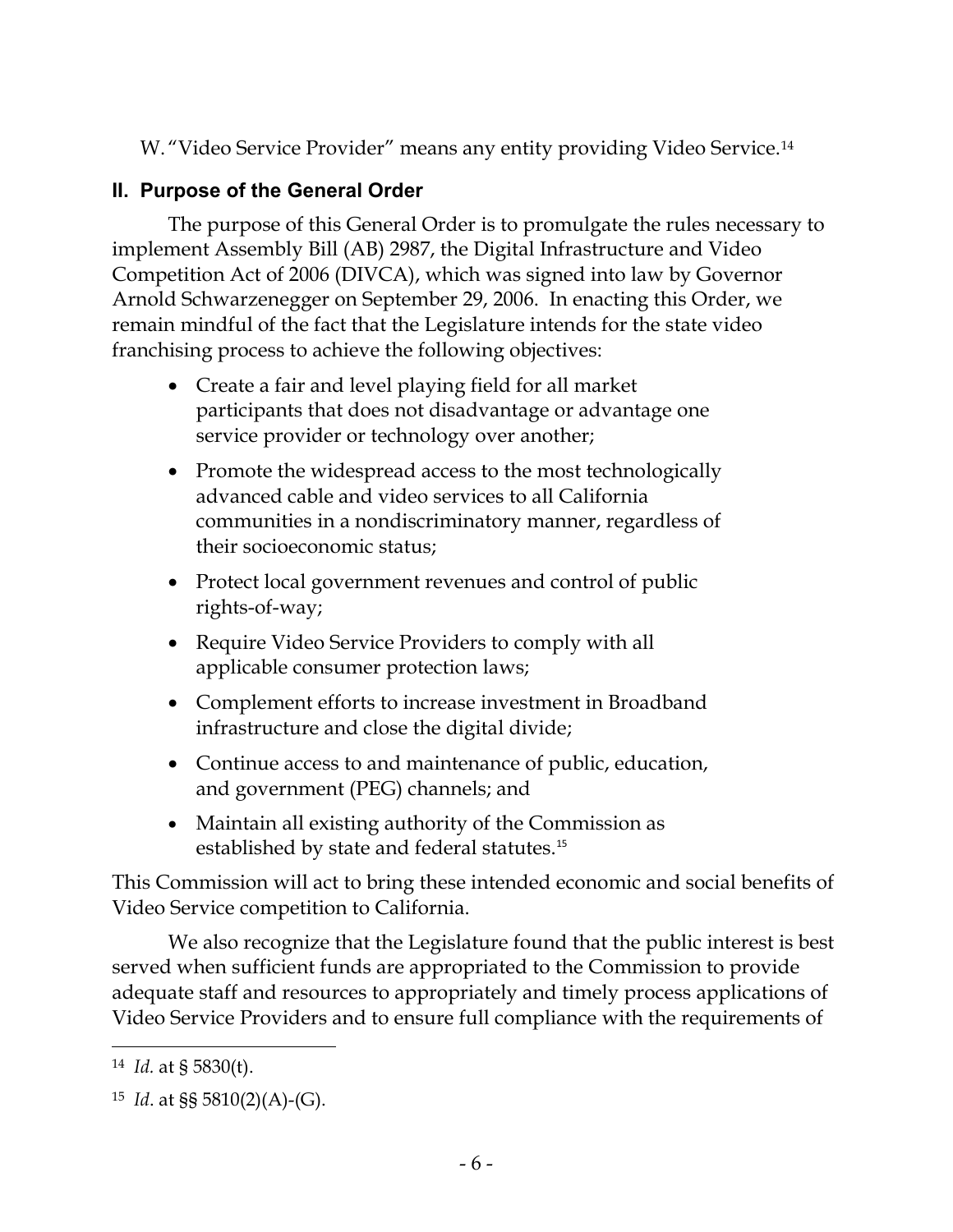Division 2.5 of the Public Utilities Code.16 Accordingly, the General Order assesses fees that will ensure that our video franchising operations are adequately funded and staffed.

#### <span id="page-7-1"></span><span id="page-7-0"></span>**III. When Various Applicants Can/Must Apply for a State Video Franchise**

#### **A. The Commission's Role in Processing Applications**

The Commission shall begin accepting Applications for State Video Franchises on the Effective Date of this General Order.17 Between the Effective Date of this General Order and January 1, 2008, persons wishing to offer Video Service in an area where a local franchise has not already been granted to that person may seek a State Video Franchise from the Commission or a local franchise from the local franchising authority.

After January 1, 2008, the Commission shall be the sole franchising authority for new Video Service franchises in the state of California.<sup>18</sup>

After January 1, 2008, any person or corporation that seeks to provide Video Service for which a franchise has not already been issued shall file an Application for a State Video Franchise with the Commission.<sup>19</sup>

# **B. Applications for New Franchises**

<span id="page-7-2"></span>An Applicant shall not be considered an "Incumbent Cable Operator" for the purpose of an Application if the Application is for an area in which the Applicant did not have a local franchise granted as of January 1, 2007.

Applications for State Video Franchise in areas where a franchise has not already been granted to that Applicant may be submitted on or after the Effective Date of this General Order.<sup>20</sup>

<sup>20</sup> *Id.* at § 5840(g).

 $\overline{\phantom{a}}$ <sup>16</sup> *Id*. at § 401(a).

<sup>17</sup> *See Id*. at § 5840(g) (ordering the Commission to commence accepting Applications for a State Video Franchise no later than April 1, 2007).

<sup>18</sup> *Id*. at §§ 5840(c),(g).

<sup>19</sup> *Id*. at § 5840(c).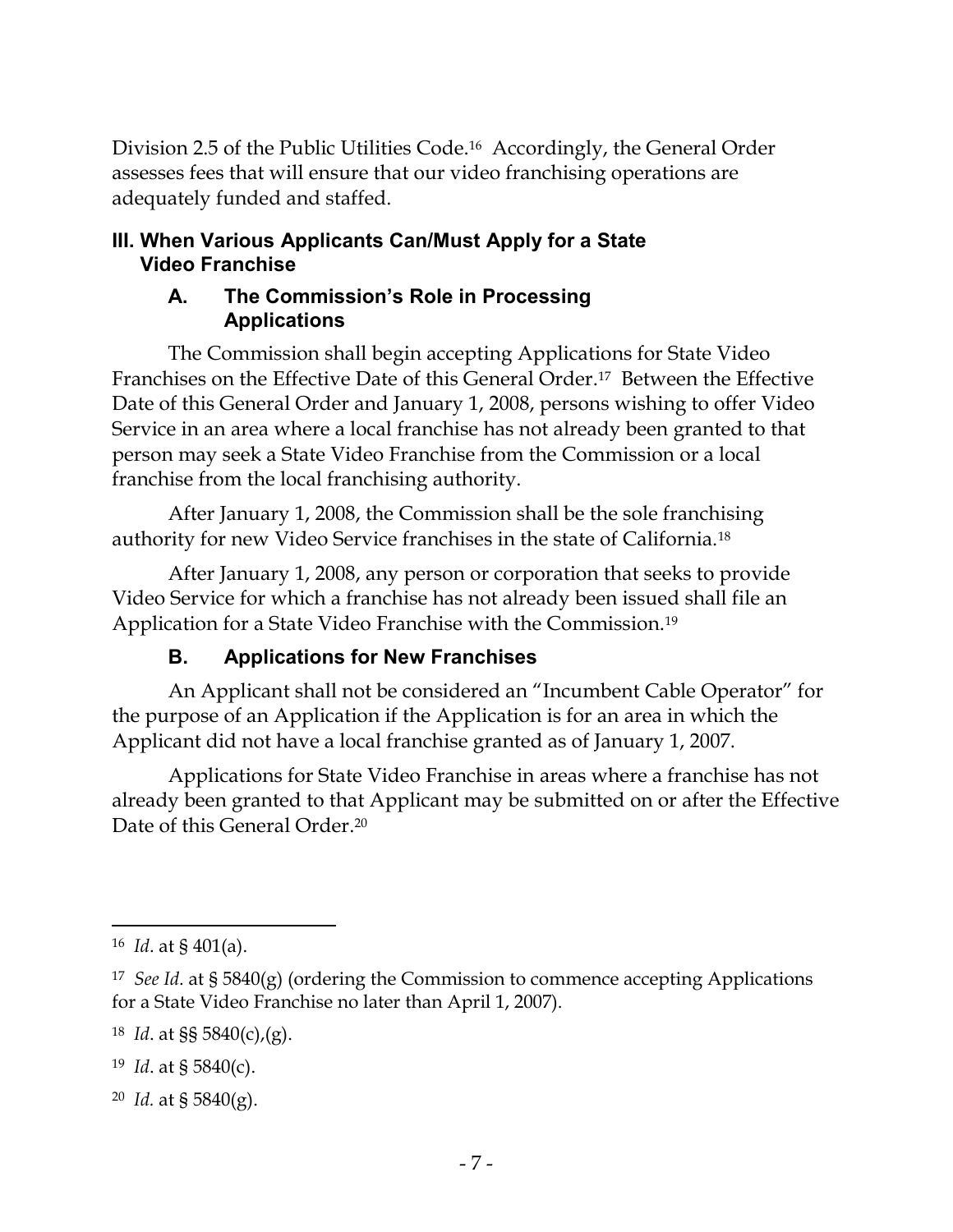# <span id="page-8-0"></span>**C. Applicants with Existing Franchises**

# **1. Eligibility Conditions**

<span id="page-8-1"></span>Incumbent Cable Operators are not eligible to apply for a State Video Franchise for the same service area covered by their local franchise unless at least one of the following three conditions applies: (i) the local franchise expires prior to its renewal or extension; (ii) the Applicant and the local franchising authority mutually agree to terminate the local franchise, and submit their agreement in writing to the Commission; or (iii) a Video Service or cable provider with a State Video Franchise notifies the Local Entity and Incumbent Cable Operators of its intent to begin offering Video Service in all or part of the Local Entity's jurisdiction.<sup>21</sup>

# **2. Franchise Effectiveness Date**

<span id="page-8-2"></span>In no case shall a State Video Franchise issued to an Incumbent Cable Operator for a service area in which it has an existing local franchise become effective prior to January 2, 2008.<sup>22</sup> Prior to January 2, 2008, an Incumbent Cable Operator with an expired or expiring franchise may choose to renew the local franchise or seek a State Video Franchise. If an Incumbent Cable Operator's franchise expires before January 2, 2008, it can apply for a State Video Franchise that begins on January 2, 2008. If a State Video Franchise is sought, the local franchise shall be extended under its existing terms until the State Video Franchise is effective.<sup>23</sup>

# **3. Terms of Service Offered**

<span id="page-8-3"></span>An Incumbent Cable Operator that chooses to replace its local franchise with a State Video Franchise shall continue to serve all areas as required by its local franchise agreement existing on January 1, 2007, until that local franchise otherwise would, under its terms, have expired.<sup>24</sup>

An Incumbent Cable Operator that alone or in conjunction with its Affiliates has less than 1,000,000 telephone customers in California and is providing video service in competition with another Incumbent Cable Operator shall be required to continue providing Video Service only in the areas in which it provided Video Service as of January 1, 2007.<sup>25</sup>

- <sup>22</sup> *Id*. at § 5930(b).
- <sup>23</sup> *Id.* at § 5930(b).
- <sup>24</sup> *Id*. at § 5840(p).
- <sup>25</sup> *Id.*

 $\overline{\phantom{a}}$ 21 *Id.* at § 5840(o)*.*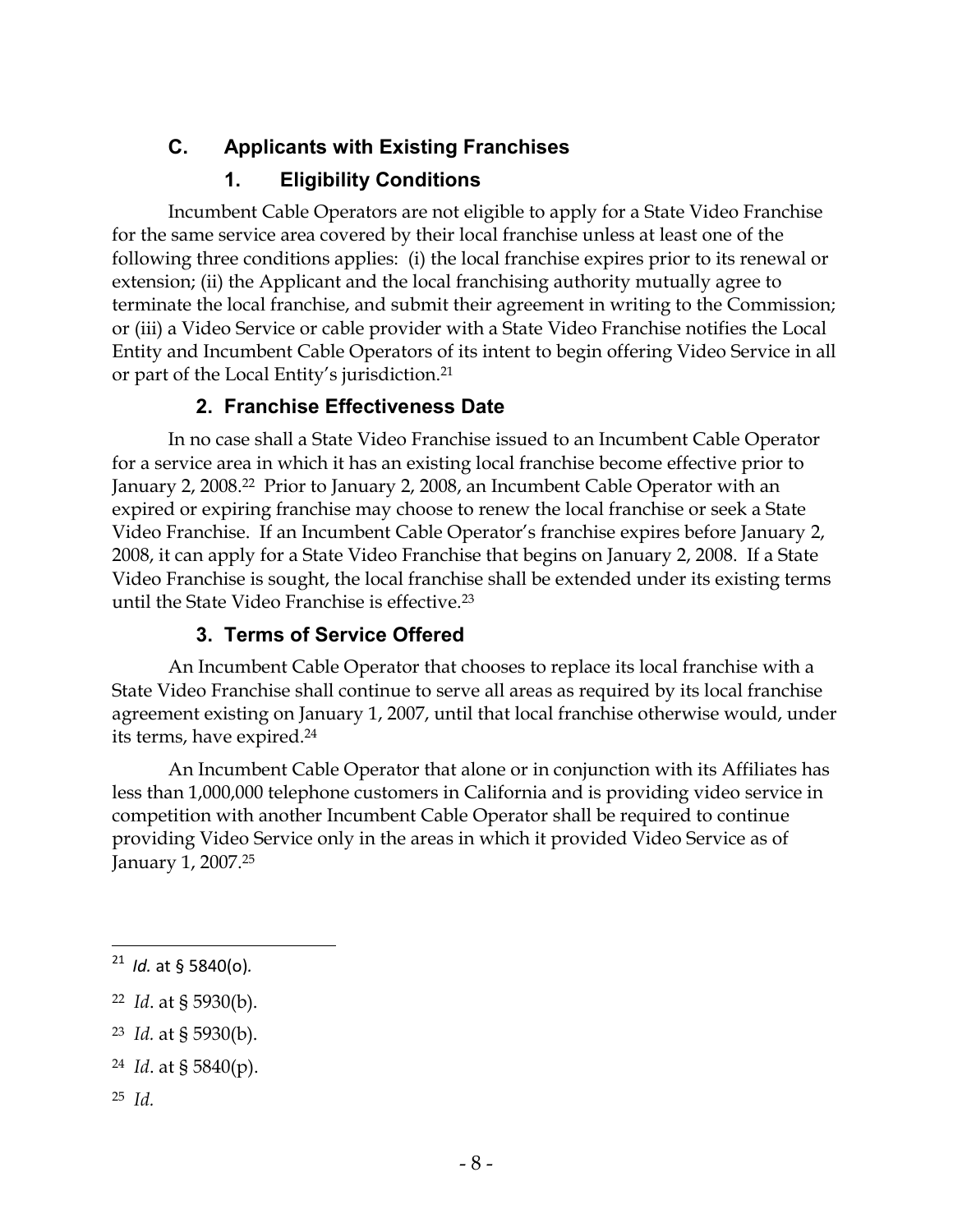## **4. Effect of a New Competitor's Entry into a Video Market**

<span id="page-9-0"></span>When a Video Service Provider that holds a State Video Franchise provides the notice required pursuant to Public Utilities Code § 5840(m) to a Local Entity, the Local Entity may require Incumbent Cable Operators to seek a State Video Franchise.26 The Local Entity shall terminate the local franchise when the Commission issues a State Video Franchise to the Video Service Provider that includes the entire service area served by the Video Service Provider and the Video Service Provider gives notice to the Local Entity that it will begin providing service in that area under a State Video Franchise.

#### **5. Exception for a Party to a Stipulation and Consent Judgment Approved by a Federal District Court**

<span id="page-9-1"></span>Any Video Service Provider that currently holds a franchise with a local franchising entity in a county that is a party, either alone or in conjunction with any other local franchising entity located in that county, to a stipulation and consent judgment executed by the parties thereto and approved by a federal district court shall neither be entitled to seek a State Video Franchise in any area of that county, including any unincorporated area and any incorporated city of that county, nor abrogate any existing franchise before July 1, 2014. Prior to July 1, 2014, the Video Service Provider shall continue to be exclusively governed by any existing franchise with a local franchising entity for the term of that franchise and any and all issues relating to renewal, transfer, or otherwise in relation to that franchise shall be resolved pursuant to that existing franchise and otherwise applicable federal and local law. This rule shall not be deemed to extend any existing franchise beyond its term.<sup>27</sup>

# <span id="page-9-3"></span><span id="page-9-2"></span>**IV. Application Process for a State Video Franchise**

# **A. Steps for Obtaining a State Video Franchise**

## **1. Step 1: Complete the Application for a State Video Franchise<sup>28</sup> (Appendix A to the General Order)**

<span id="page-9-4"></span>The Application shall include all information required by Public Utilities Code § 5840(e), as well as information required to ascertain an Applicant's eligibility requirements, as described in Public Utilities Code §§ 5840(c), 5840(d), 5840(f), 5840(o), 5840(p), 5930(a), 5930(b), and 5930(c).

<sup>26</sup> *Id.* at § 5930(c).

<sup>27</sup> *Id.* at § 5930(a).

<sup>28</sup> *Id.* at § 5840(e).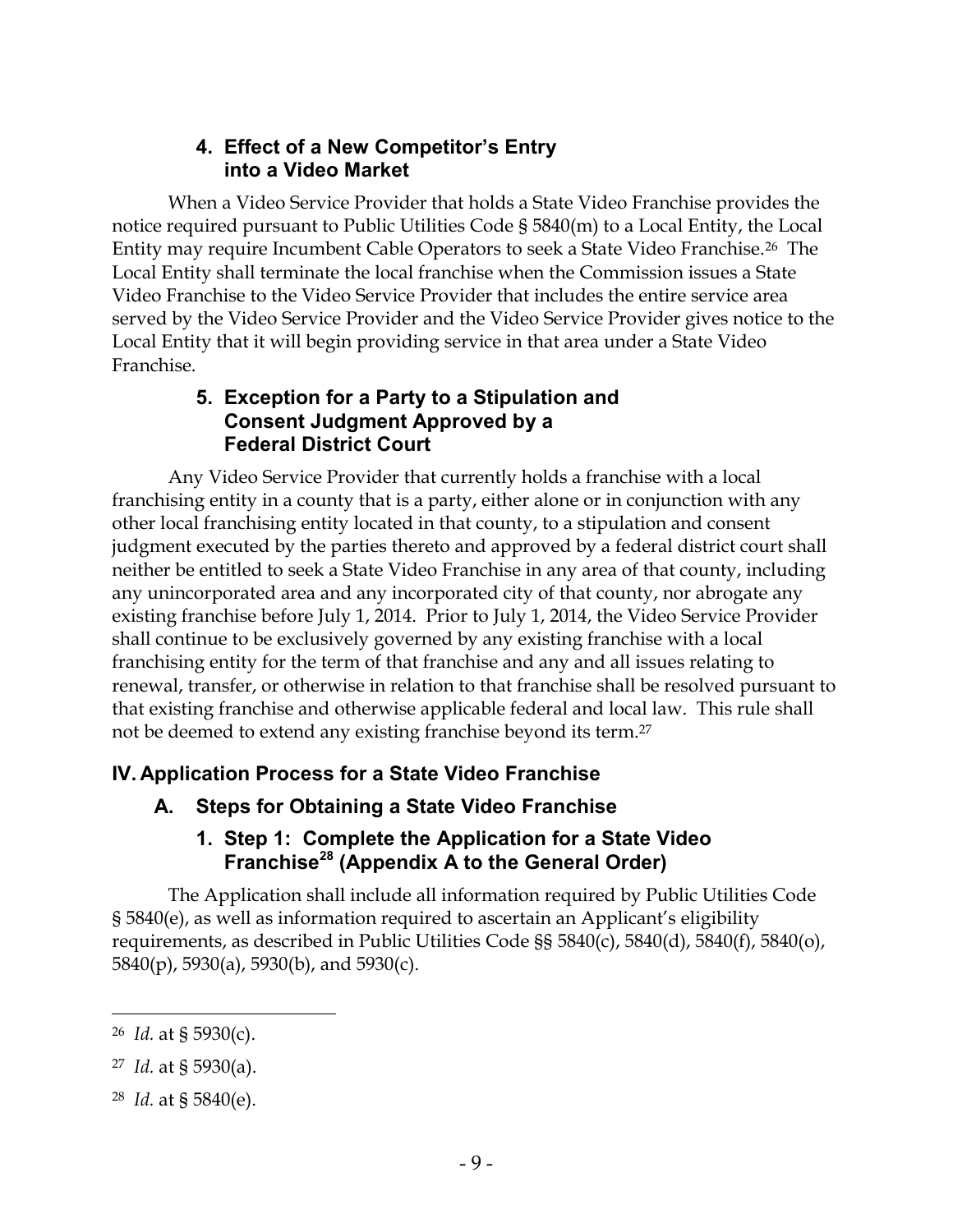#### **a) Adequate Assurance of Financial, Legal, and Technical Qualifications**

<span id="page-10-0"></span>An Applicant is required to provide adequate assurance that it possesses the financial, legal, and technical qualifications necessary to construct and operate the proposed system and promptly repair any damage to the public right-of-way caused by the Applicant. To meet this requirement, the Applicant shall submit a copy of a fully executed bond in the amount of \$100,000 per 20,000 households in its Video Service Area to the Executive Director prior to initiating video service and no later than five business days after the date of the Commission's issuance of a State Video Franchise to the Applicant. The amount of the bond under any circumstances shall not be less than \$100,000 nor more than \$500,000 per State Video Franchise Holder, except that a person or entity holding more than one State Video Franchise, directly or through its Affiliate, will not be required to execute bonds in a cumulative amount exceeding \$500,000. The bond shall list the Commission as obligee and be issued by a corporate surety authorized to transact a surety business in California. A State Video Franchise Holder shall not allow its bond to lapse during any period of its operation pursuant to a State Video Franchise.

# **b) Application Fee**

<span id="page-10-2"></span><span id="page-10-1"></span>Upon filing its initial Application, an Applicant is required to pay an Application Fee in the amount of \$2,000 to the Commission. This fee does not exceed the actual and reasonable costs of processing an Application.<sup>29</sup>

## **2. Step 2: Application Submission Requirements**

## **a) Submit Completed Application to the Commission**<sup>30</sup>

<span id="page-10-3"></span>The Commission requires all Applicants to submit Applications in the format – paper or electronic – that the Commission directs. In all cases, the Applicant must complete the attached affidavit, submitting one paper original and one paper copy to the Commission's Video Franchise Group.

## <span id="page-10-4"></span>**b) Concurrently Deliver a Copy of the Application to the Affected Local Entity**

An Applicant shall concurrently deliver a copy of its Application to the appropriate contact person for each Local Entity where the Applicant will provide service.31 Delivery may be accomplished by serving the document as provided in Commission Rules of Practice and Procedure 1.9 or 1.10.

<sup>29</sup> *Id.* at § 5840(c).

<sup>30</sup> *Id*. at § 5840(a).

<sup>31</sup> *Id.* at § 5840(e)(1)(D).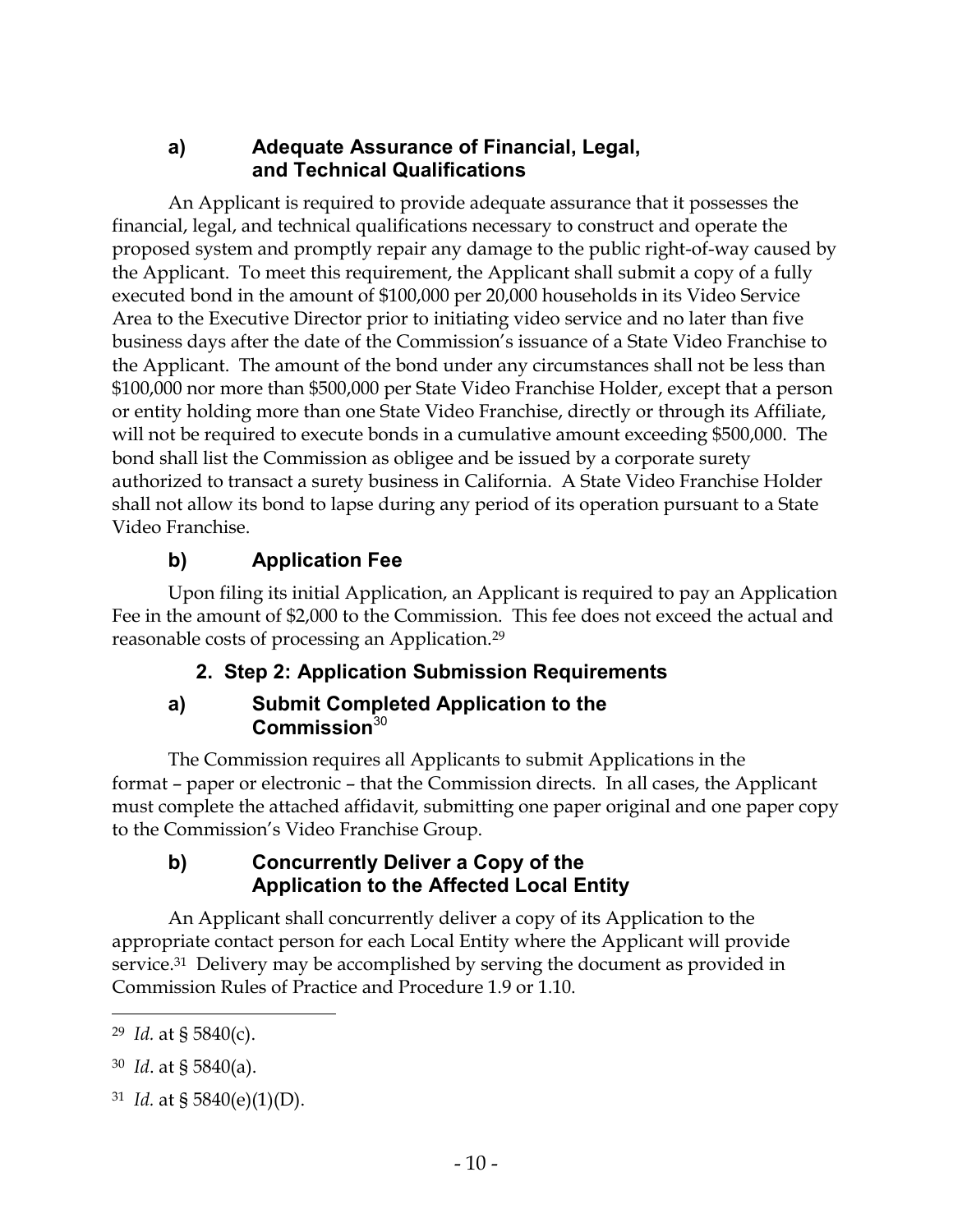#### **3. Step 3: Commission Review of the Application for Completeness**

<span id="page-11-0"></span>The Commission shall review the Application and determine whether the Application is complete or incomplete before the thirtieth calendar day after the Applicant submits the Application.<sup>32</sup>

## **4. Step 4: Notification Regarding Application Status**

<span id="page-11-1"></span>The Commission, acting through the Executive Director, shall notify the Applicant and affected Local Entities<sup>33</sup> as to whether the Application is complete or incomplete before the thirtieth calendar day after the Applicant submits the Application.<sup>34</sup>

The Commission's notice of a complete Application will include notification that the Commission shall issue a State Video Franchise before the fourteenth calendar day after the determination of completeness was made.<sup>35</sup>

The Commission's notice of an incomplete Application to Applicants and affected Local Entities will include a statement specifying with particularity which items are incomplete and a statement permitting the Applicant to amend the Application.<sup>36</sup> There is no fee associated with such amendments.

The Commission shall have 30 calendar days from the date an incomplete Application is amended and submitted to the Commission to determine its completeness.<sup>37</sup>

Notice of complete and incomplete amended Applications and review of subsequent incomplete amended Applications shall follow the procedures outlined in Steps 3 and 4 above.

If an Applicant is statutorily ineligible for a State Issued Franchise, the Commission will notify the Applicant and any affected Local Entities of the reasons for the Applicant's ineligibility.

<sup>36</sup> *Id.* at § 5840(h)(3).

37 *Id.*

 $\overline{a}$ 

<sup>32</sup> *Id.* at § 5840(h)(1).

<sup>&</sup>lt;sup>33</sup> The Commission will use the local authority contact information provided by the Applicant in the Application.

<sup>34</sup> Cal. Pub. Util. Code § 5840(h)(1).

<sup>35</sup> *Id.* at § 5840(h)(2) ("If the commission finds the Application is complete, it shall issue a state franchise before the 14th calendar day after that finding.").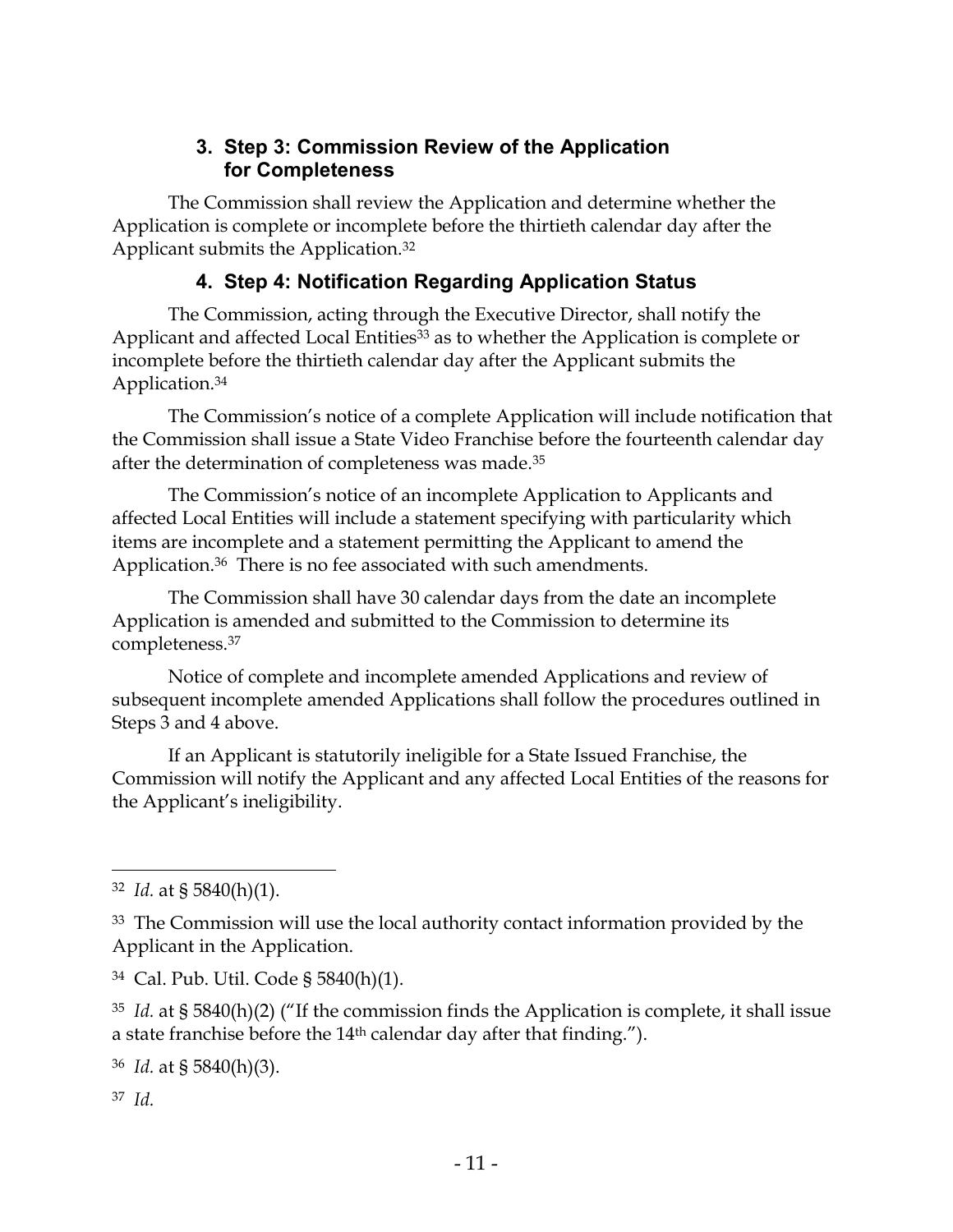## **5. Step 5: State Video Franchise Issued for Complete Applications**

<span id="page-12-0"></span>The Commission, acting through the Executive Director, shall issue a State Video Franchise to the Applicant before the fourteenth calendar day after its determination that an Application is complete.38 The form used to issue a State Video Franchise is found in Appendix B of the General Order.

# **B. Failure of Commission to Act on Application**

<span id="page-12-1"></span>If the Commission fails to notify the Applicant of the completeness or incompleteness of the Applicant's Application before the forty-fourth calendar day after receipt of an Application, the Commission's inaction shall be deemed to constitute issuance of the State Video Franchise, with no further action required on behalf of the Applicant.<sup>39</sup>

A State Video Franchise, however, is not deemed granted due to Commission failure to act when Applicant is statutorily ineligible for the State Video Franchise, pursuant to the requirements of Public Utilities Code §§ 5840 or 5930.

<span id="page-12-2"></span>The Commission will notify an Applicant of any specific ground for ineligibility so that any condition of ineligibility may be remedied.

## **C. Protests to State Video Franchise Applications Disallowed**

No person or entity may file a protest to an Application.

# <span id="page-12-3"></span>**V. Application Process for Renewal of State Video Franchise**

The Application requirements and process for a renewal of a state franchise shall be the same as those for issuance of an initial state franchise set forth in Section IV of this General Order, with the following exceptions.

# <span id="page-12-4"></span>**A.Date for Submission of Applications for Renewal**

An Application for the renewal of a state video franchise shall be submitted to the Commission's Video Franchise Group no later than 3 months prior to the date the current franchise is due to expire or 3 months prior to the end of the 10th year from the date of its issuance and no earlier than 6 months prior to the date the current franchise is due to expire or 6 months prior to the end of the 10th year from the date of its issuance. If the Applicant elects to

<sup>38</sup> *Id.* at § 5840(h)(2).

<sup>39</sup> *Id.* at § 5840(h)(4).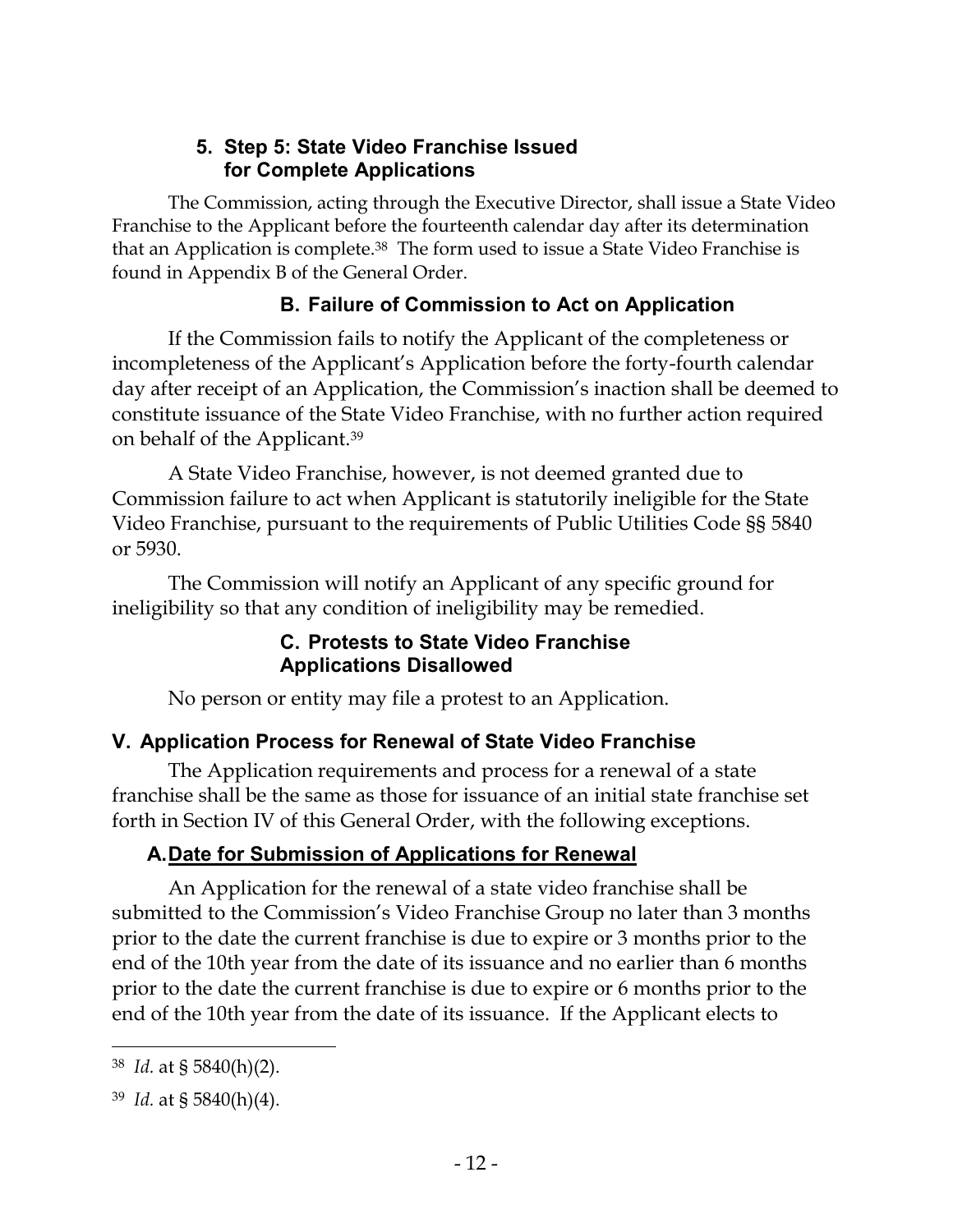invoke the formal process as set forth in 47 U.S.C. §546 (a) – (g), it shall file a formal application to the Commission, as provided in Article 2 of the Commission's Rules of Practice and Procedure, in which it provides notice to the Commission that it is invoking the formal process, its reasons for invoking the process, and the legal and factual basis for invoking that process. The formal application shall be filed within 30 to 36 months before the video service provider's existing franchise expired. The formal application shall be served on all parties on the service list in R.13-05-007, all local entities within the video service area in which the applicant seeks renewal, and ORA.

## **B.Public Participation**

<span id="page-13-0"></span>Once an Applicant submits an Application for renewal to the Commission's Video Franchise Group, it shall concurrently serve a copy of the Application for renewal on the appropriate contact person for each Local Entity where the Applicant will provide service and ORA. The public, including ORA, may submit written comments within 15 days from the date the Application has been served. Comments must be limited to whether the Applicant is in violation of a non-appealable court order issued pursuant to the Digital Information and Video Competition Act (Cal. Pub. Code §§ 5800 et seq.) and must be accompanied by a court order supporting the existence of such a violation.

ORA's comments may also include whether the renewal Application meets the requirements of §5840(h)(2). The filing of any comments does not alter the time limits set out in §5840(h), or expand the scope of the franchise renewal application beyond §5850. Along with its comments, ORA may also submit additional information regarding the applicant's compliance with the obligations referenced in §5840(e); such information will not be considered as part of the renewal application but it may lead to further action by the Commission apart from the renewal process.

## <span id="page-13-1"></span>**C.Adequate Assurance of Financial, Legal and Technical Qualifications/ Bond Requirement**

To meet this requirement, an Applicant must verify that it has previously submitted a bond which meets the requirements set forth in Section IV.A.1.a of this General Order. If the Applicant has not submitted the required bond to the Commission, the Application for renewal shall be considered incomplete.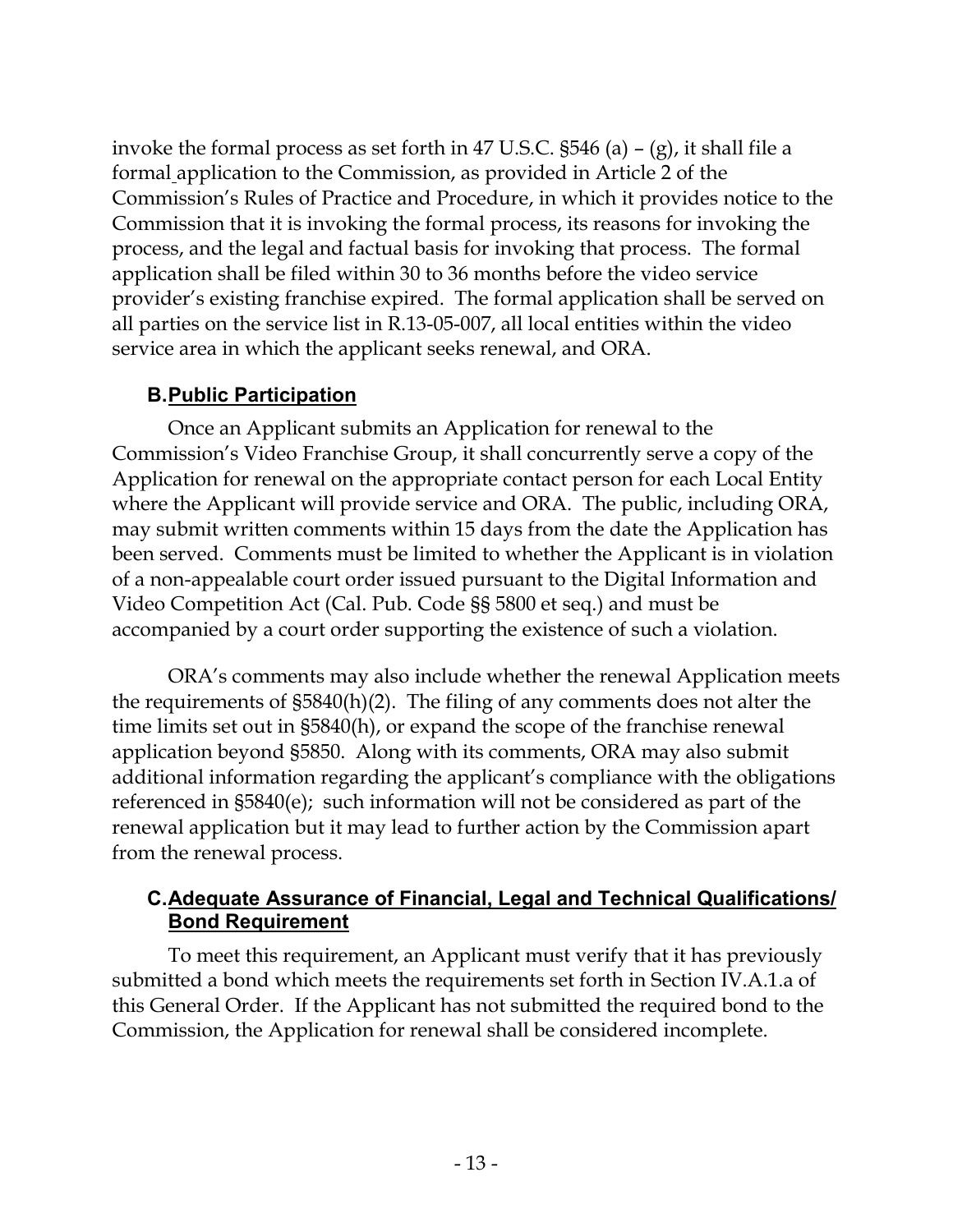# **D.Final Non-appealable Court Order**

<span id="page-14-0"></span>On renewal, the Applicant must also attest in the affidavit found in the Application whether or not a court of competent jurisdiction has issued, pursuant to the Digital Information and Video Competition Act (Cal. Pub. Util. Code §§ 5800 *et seq*.), a final non-appealable court order against it during the term of its franchise, whether or not a court of competent jurisdiction has found it to have violated that order, or whether it has received formal notice from a court of competent jurisdiction containing allegations that it is in violation of that order. If a court has found the Applicant to be in violation of a final non-appealable court order, issued pursuant to the Digital Information and Video Competition Act (Cal. Pub. Util. Code §§ 5800 *et seq*.), it must provide, with this Application, a further court order or ruling demonstrating that the violation has been cured, if one exists. If no such order exists, the Applicant must submit a declaration attesting that the Applicant has cured the violation. The Commission may subsequently revoke a franchise if any other party disputes the Applicant's declaration and obtains a court order finding a continuing violation of a non-appealable court order.

## **E.Denials of Renewal Applications on the Grounds of Ineligibility**

<span id="page-14-1"></span>If the Commission determines that an Applicant is ineligible for renewal of a state franchise, the Commission will notify the applicant of its statutory ineligibility pursuant to Section IV.A.4. Following the issuance of such notice, the matter will be submitted to the Commission for final resolution via decision or resolution, which shall be subject to appeal pursuant to the Commission's Rules of Practice and Procedure.

#### <span id="page-14-2"></span>**VI. Ineligibility of Entities in Violation of the Cable Television and Video Providers Service and Information Act or the Video Customer Service Act or the Digital Infrastructure and Video Competition Act §§ 5800 et. seq.**

No person or corporation shall be eligible for a State Video Franchise, including a State Video Franchise obtained from transfer of an existing State Video Franchise, if that person or corporation is in violation of any final non-appealable order relating to either the Cable Television and Video Providers Customer Service and Information Act (Cal. Govt. Code §§ 53054 *et seq*.) or the Video Customer Service Act (Cal. Govt. Code §§ 53088 *et seq*.), and in the case of renewal any final non-appealable order issued pursuant to the Digital Infrastructure and Video Competition Act (Cal. Pub. Code §§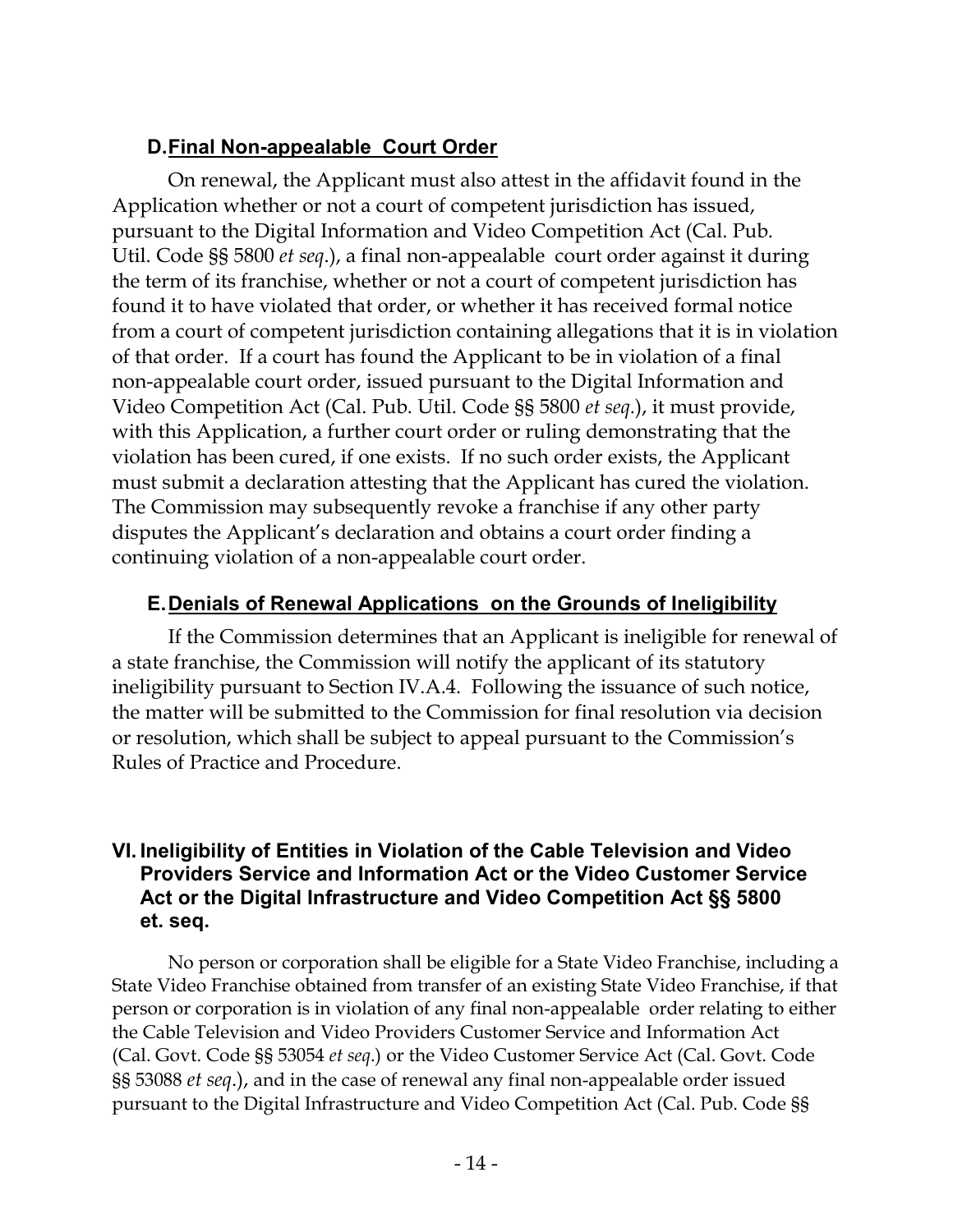5800 *et. seq*.), and in the case of renewal any final nonappealable order issued pursuant to the Digital Infrastructure and Video Competition Act of 2006(Cal Pub. Code §§ 5800 *et. seq*.)

## <span id="page-15-0"></span>**VII. The State Video Franchise – Authorization to Offer Service, Obligations, Amendment, Transfer, Voluntary Termination, and Miscellaneous Changes**

## **A. Authorization to Offer Service**

## **1. Grants of Authority**

<span id="page-15-2"></span><span id="page-15-1"></span>It is unlawful to provide Video Service without a state or locally issued franchise.<sup>40</sup> The issuance of a State Video Franchise represents the Commission's determination that an Applicant has satisfied the statutory requirements pursuant to DIVCA to offer Video Service. The document in which the Commission memorializes the issuance of a State Video Franchise serves as proof of the Commission's grant of authority to provide Video Service, but does not itself constitute authority to offer Video Service.

Each State Video Franchise issued by the Commission includes (1) a grant of authority to provide Video Service in the Video Service Area as requested in the Application; (2) a grant of authority, in exchange for the franchise fee adopted under Public Utilities Code Section 5840(q), to use the public rights-of-way for the delivery of Video Service subject to the laws of California; and (3) a statement that the grant of the authority is subject to the lawful operation of the Video Service by the Applicant or its successor-in-interest.<sup>41</sup>

## **2. Duration of a State Video Franchise**

<span id="page-15-3"></span>A State Video Franchise is effective for ten years after the date of its issuance.<sup>42</sup>

# **B. State Video Franchise Obligations**

# **1. Obligations Imposed by Statute**

<span id="page-15-5"></span><span id="page-15-4"></span>State Video Franchise Holders are required to comply with all federal and state statutes, rules, and regulations. All California operations of a State Video Franchise Holder and its Affiliates shall be included for the purposes of applying Public Utilities Code §§ 5840, 5890, 5960, and 5940.

With respect to build-out requirements pursuant to Public Utilities Code § 5890(c), a State Video Franchise Holder that alone or in conjunction with its Affiliates

<sup>40</sup> *Id.* at § 5840(k).

<sup>41</sup> *Id.* at § 5840(i).

<sup>42</sup> *Id.* at § 5850(a).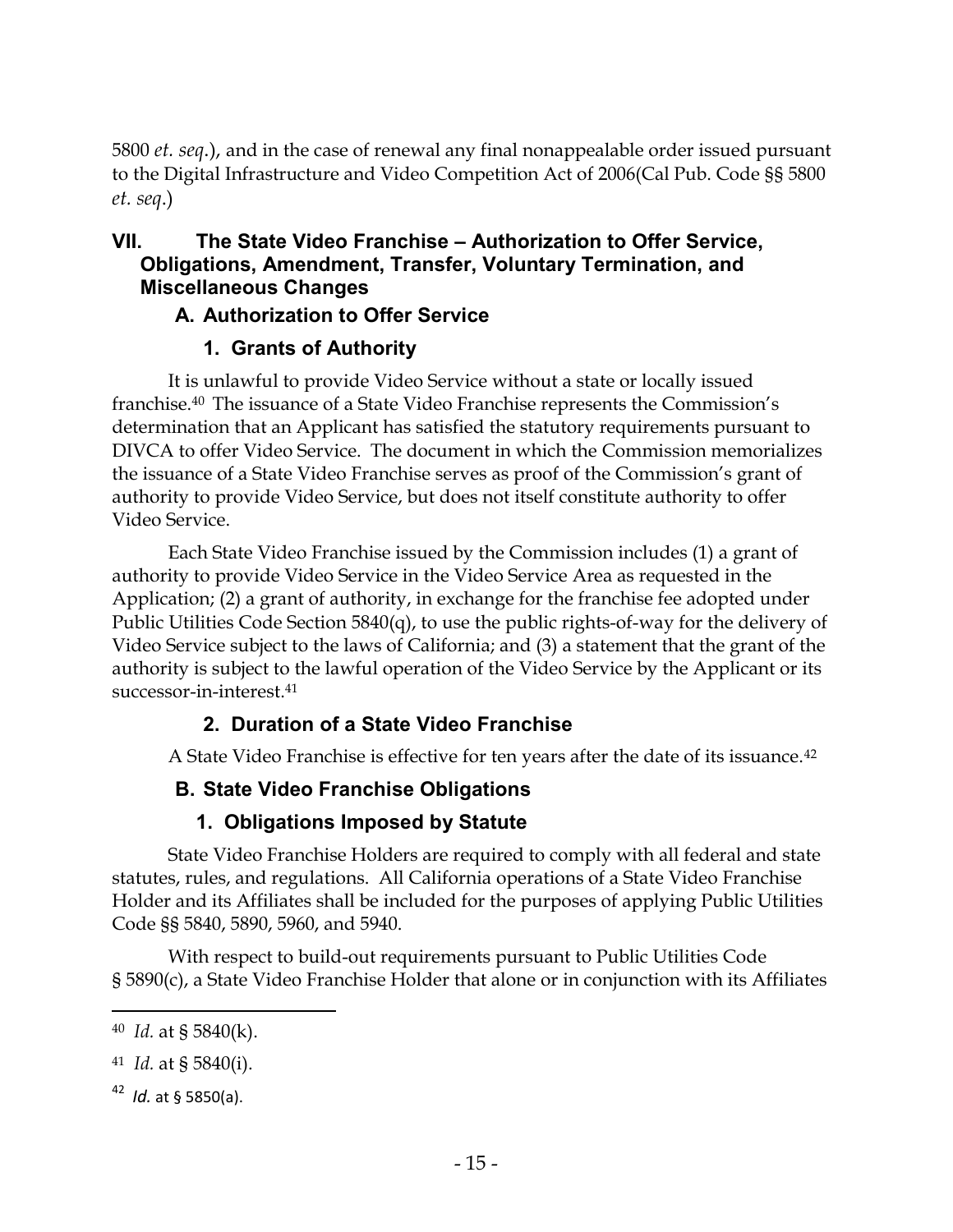has less than 1,000,000 telephone customers in California will be deemed to fulfill build-out obligations imposed by Public Utilities Code § 5890(c) if it meets one of the following three conditions:

- (1) Within 30 days of the issuance of its State Video Franchise, the State Video Franchise Holder submits an affidavit to the Commission that establishes that all of the State Video Franchise Holder's telephone customers are offered Video Service by the State Video Franchise Holder.
- (2) The State Video Franchise Holder satisfies a safe harbor standard adopted in a Commission rulemaking.
- (3) The State Video Franchise Holder satisfies company-specific build-out requirements adopted by the Commission. To seek to satisfy this condition, a State Video Franchise Holder shall file an application with the Commission within the calendar year in which it applies for a State Video Franchise. This application shall specify how the State Video Franchise holder plans to offer Video Service to its telephone customers within a reasonable time. The application must contain clearly stated build-out milestones and must demonstrate a serious and realistic planning effort by the State Video Franchise Holder. The application must clearly state the constraints affecting the build-out, with particular attention to the constraints noted in DIVCA itself. To the extent that there are areas within the State Video Franchise Holder's Telephone Service Area that are substantially higher cost than average to provide Video Service, those substantially higher cost areas should be clearly delineated and explained in the application.

#### **2. Enforcement of Obligations**

<span id="page-16-0"></span>A State Video Franchise is subject to suspension or revocation if a Video Service Provider fails to comply with the applicable requirements of Division 2.5 the Public Utilities Code.43 In addition, the Commission shall not renew a State Video Franchise if the State Video Franchise Holder is in violation of any final non-appealable court order issued pursuant to Division 2.5 of the Public Utilities Code.<sup>44</sup>

#### **3. Notice of Imminent Market Entry**

<span id="page-16-1"></span>A State Video Franchise Holder must concurrently notify each affected local jurisdiction and each affected incumbent cable operator of the holder's imminent market entry. The State Video Franchise Holder must provide the concurrent notice to the incumbent cable operator before initiating Video Service pursuant to a State Video

<sup>43</sup> *Id.* at § 5890(g).

<sup>44</sup> *Id.* at § 5850(d).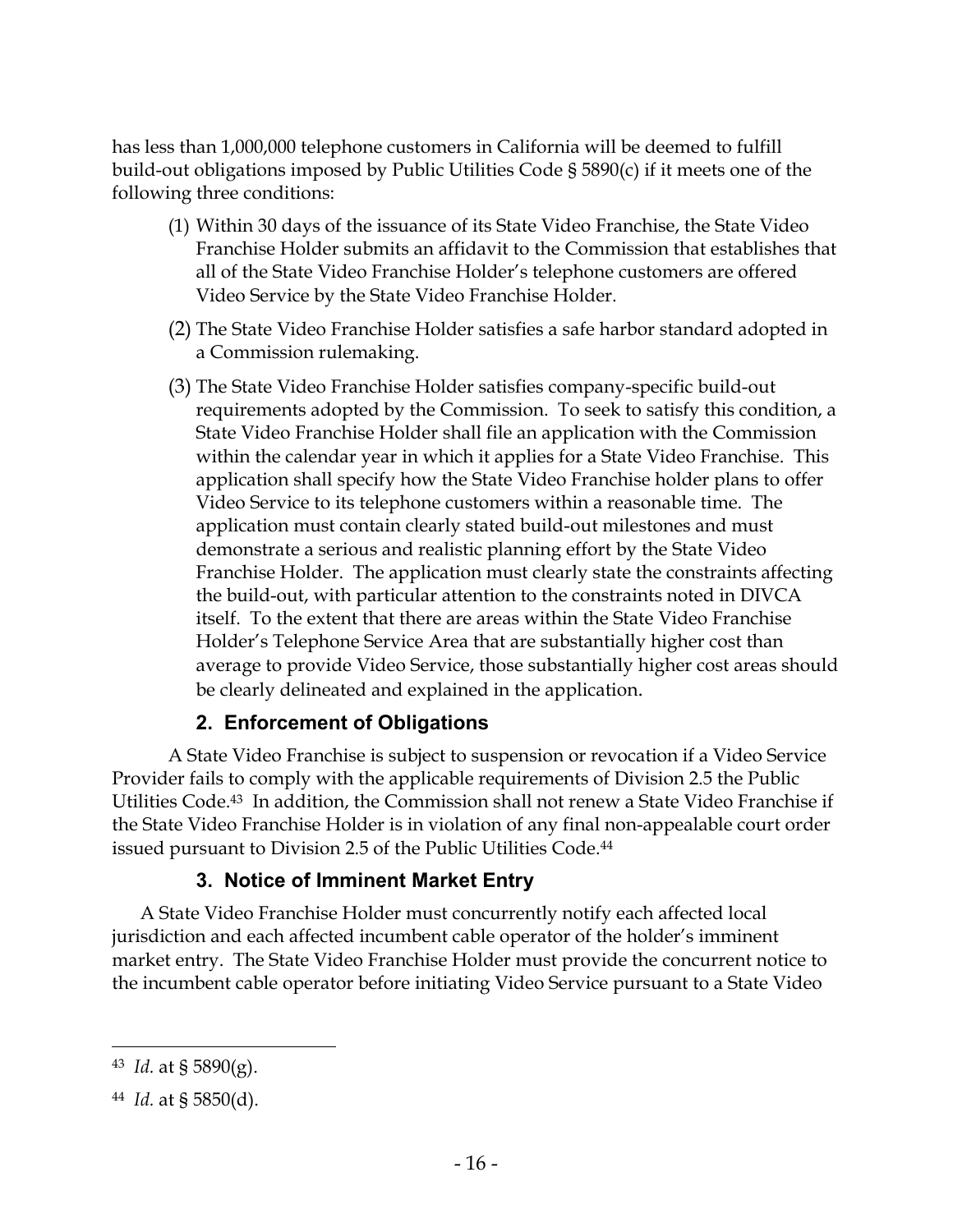Franchise, and to any local jurisdiction within which, or within any part of which, the holder intends to provide Video Service.

## **C. Amending a State Video Franchise**

<span id="page-17-1"></span><span id="page-17-0"></span>A State Video Franchise Holder may amend a State Video Franchise in order to reflect changes to its Video Service Area.<sup>45</sup>

#### **1. Fee for Amending a State Video Franchise**

There is no fee associated with such amendments to reflect changes in service territory, but in general, the Commission's amendment process tracks the State Video Franchise Application process as set forth above.

## **2. Procedures for Filing a Supplemental Application**

<span id="page-17-2"></span>A State Video Franchise Holder seeking a Video Service Area amendment (whether an increase or decrease) shall file a supplemental Application to its initial Application that clearly shows the new boundaries of the affected service areas,<sup>46</sup> describes any and all Local Entities impacted by the new service area, and further amends all sections of the prior Application affected by the change in service territory or other factors.

One original and one copy of the supplemental Application shall be filed with the Commission's Video Franchise Group and concurrently served on any Local Entities affected by the change in Video Service Area.

#### **3. Commission Review and Issuance of a Supplemental Application**

<span id="page-17-3"></span>The Commission, acting through the Executive Director, will notify the State Video Franchise Holder and any affected Local Entities whether the supplemental Application is complete or incomplete on or before the thirtieth calendar day following the filing date of the supplemental Application. The State Video Franchise Holder will have the opportunity to remedy any incomplete supplemental Application. Once an incomplete Application is refiled with the missing information, the Commission will have 30 days to determine the completeness of a supplemented Application.

The Commission's failure to notify the State Video Franchise Holder of a supplemental Application's completeness or incompleteness before the forty-fourth calendar day after the receipt of a supplemental Application shall be deemed to constitute issuance of the amended franchise, so long as the State Video Franchise

<sup>45</sup> *Id.* at § 5840(f).

<sup>46</sup> *Id*. at § 5840(m)(6).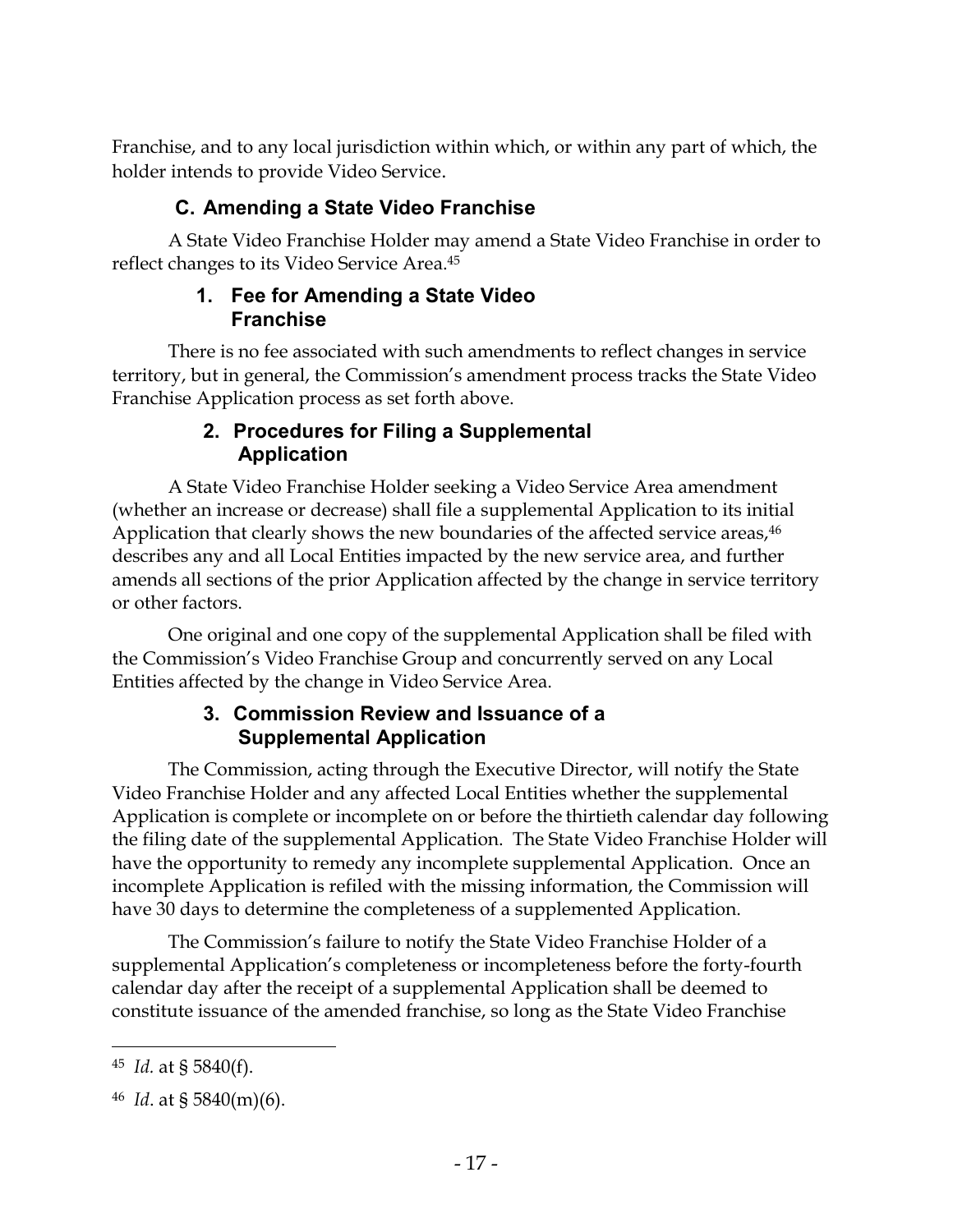<span id="page-18-0"></span>Holder is not statutorily ineligible for a new, renewed, or transferred State Video Franchise pursuant to DIVCA.

## **D. Transfer of a State Video Franchise**

#### **1. Necessary Conditions for the Transfer of a State Video Franchise**

<span id="page-18-1"></span>A State Video Franchise may be transferred to a successor-in-interest of the State Video Franchise Holder to which the State Video Franchise was originally granted. This transfer may be as a result of merger, sale, assignment, bankruptcy, restructuring, or any other type of transaction, so long as two conditions are met:

- (1) Prior to the transfer, the transferee (successor-in-interest) submits to the Commission and all affected Local Entities all of the information required by this General Order of an initial Applicant for a State Video Franchise; and
- (2) The transferee submits an affidavit stating that it agrees that any collective bargaining agreement entered into by the predecessor-in-interest State Video Franchise Holder shall continue to be honored, paid, or performed to the same extent as would be required if the predecessor-in-interest State Video Franchise Holder continued to operate for the duration of the State Video Franchise, unless the duration of the collective bargaining agreement is limited by its own terms or by state or federal law.<sup>47</sup>

#### **2. Commission Review of the Transfer of a State Video Franchise**

<span id="page-18-2"></span>The Commission will process the Application for transfer of a State Video Franchise pursuant to the same standards applicable to an Application for a new State Video Franchise.

#### **E. Voluntary Termination of a State Video Franchise**

<span id="page-18-3"></span>A State Video Franchise Holder may terminate its State Video Franchise by submitting at least 90 days' prior written notice to the Commission, affected Local Entities, and all of its customers.<sup>48</sup>

Within 14 business days after termination of a State Video Franchise, the State Video Franchise Holder shall inform the Commission and the affected Local Entities of

<sup>47</sup> *Id.* at §§ 5840(l), 5970.

<sup>48</sup> *Id.* at § 5840(j).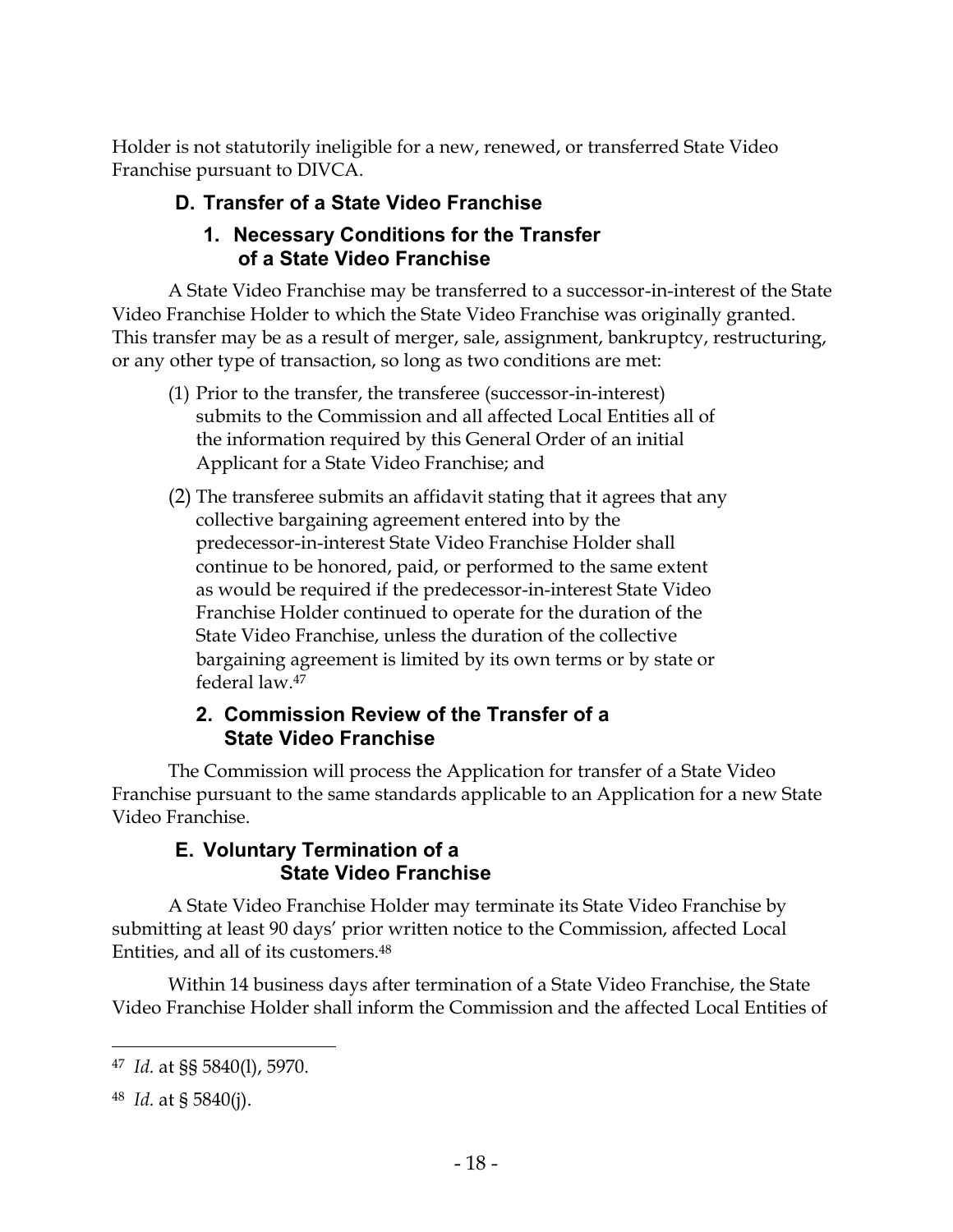the number of customers in the service area of the State Video Franchise being terminated; and the method by which customers were notified of the termination, including a copy of such customer notice.<sup>49</sup>

## **F. Miscellaneous Changes**

<span id="page-19-0"></span>As a condition of being issued a State Video Franchise, a State Video Franchise Holder must notify the Commission and affected Local Entities within 14 business days of the following:

- (1) Any transaction involving a change in the ownership, operation, control, or corporate organization of the State Video Franchise Holder, including but not limited to a merger, acquisition, or reorganization;
- (2) A change in the State Video Franchise Holder's legal name or the adoption of, or change to, an assumed business name. Notification to the Commission shall consist of a certified copy of either of the following: (a) the proposed amendment to the State Video Franchise, or (b) the certificate of assumed business name; or
- (3) A change in the State Video Franchise Holder's principal business address or the name or business address of the person authorized to receive notice on behalf of the State Video Franchise Holder.<sup>50</sup>

## **G. Extension of Deadlines**

<span id="page-19-1"></span>Pursuant to Public Utilities Code section 5890(f)(1), a State Video Franchise Holder may apply to the Commission for an extension of time to meet the requirements of subdivision (b), (c), or (e) of section 5890. An application for extension shall be in the form of a formal application to the Commission, as provided in Article 2 of the Commission's Rules of Practice and Procedure. The formal application for extension must be filed as soon as practicable after the State Video Franchise Holder determines that it likely will not be able to meet one or more requirements of subdivision (b), (c), or (e), as applicable, but no sooner than two years from the commencement of service. In no event should the Application for extension be filed later than the earliest deadline under any of the requirements for which an extension is sought.

A formal application for extension must state good cause for the Commission to grant the extension. "Good Cause" may include, without limitation, factors beyond the control of the State Video Franchise Holder set forth in section 5890(f)(3). The formal

<sup>49</sup> *Id.* at § 5840(m)(5).

<sup>50</sup> *Id.* at § 5840(m).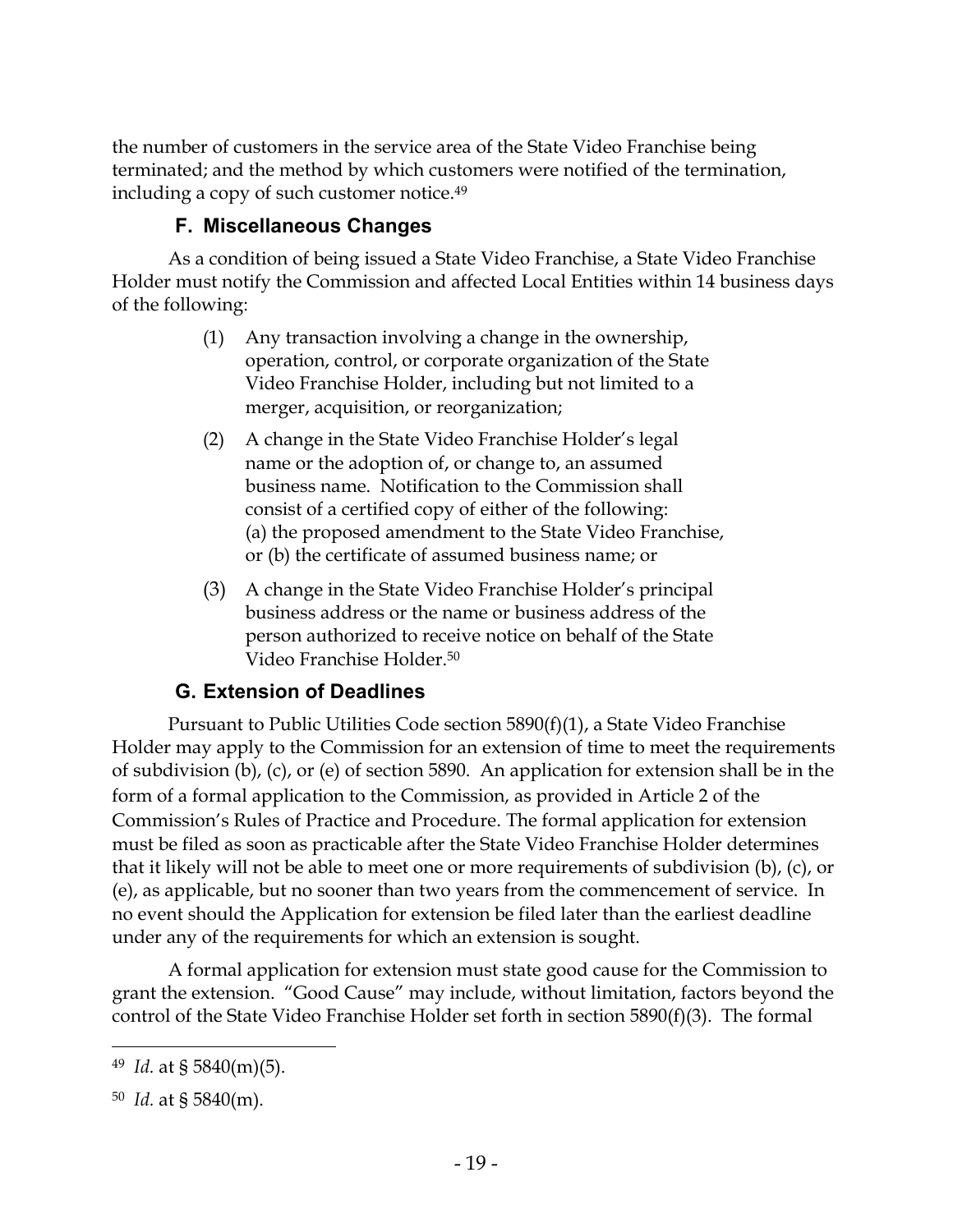application for extension must also state the basis on which the State Video Franchise Holder contends that it has made substantial and continuous efforts to meet the requirements of subdivision (b), (c), or (e) of section 5890, as applicable. The formal application for extension must also propose a new schedule for offering service under section 5890, and must support the reasonableness of the compliance deadlines under the proposed schedule.

The Commission will hold a public hearing on any formal application for extension. The Commission's Rules of Practice and Procedure will govern participation.

#### <span id="page-20-1"></span><span id="page-20-0"></span>**VIII. Reporting Requirements**

## **A. Reports for Collection of the User Fee**

Each State Video Franchise Holder shall report to the Commission annual gross revenue received from video service offered pursuant to a State Video Franchise, as of January 1 of the year in which it first was issued a State Video Franchise and each year thereafter. These reports are due to the Commission no later than April 1 of each year following the calendar year upon which the report is based.

Alternatively, any State Video Franchise Holder required to submit information and reports pursuant to Article 4 to Chapter 2.5 of Part 1 of Division 1 of the Public Utilities Code, in lieu thereof, may submit information or reports made to any other governmental agency if all of the following conditions are met: (i) the alternate information or reports contain all of the information required by the Commission; (ii) the requirements to which the alternate reports or information are responsive are clearly identified; and (iii) the information or reports are certified by the Video Service Provider to be true and correct.<sup>51</sup>

## <span id="page-20-3"></span><span id="page-20-2"></span>B. **Annual Employment Reports**

## **1. Reporting Obligations Imposed on State Video Franchise Holders with More than 750 California Employees**

A State Video Franchise Holder employing more than 750 total employees in California shall report to the Commission annual employment information, as of January 1 of the year in which it first was issued a State Video Franchise and each year thereafter. These reports shall include the following information:

(1) The number of California residents employed by the State Video Franchise Holder, calculated on a full-time or full-time equivalent basis.

<sup>51</sup> *Id.* at § 443(b).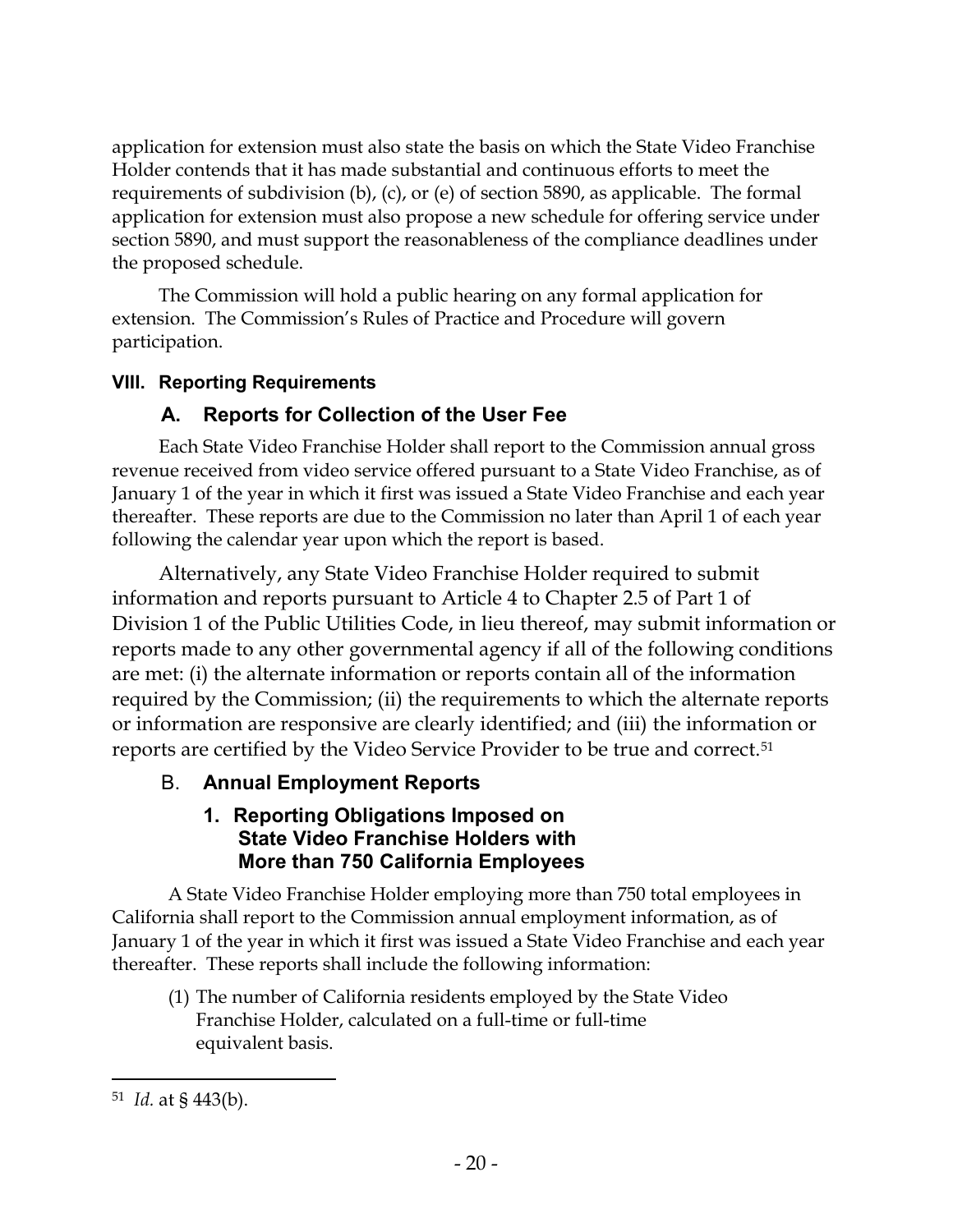- (2) The percentage of the State Video Franchise Holder's total domestic workforce that resides in California, calculated on a full-time or full-time equivalent basis.
- (3) The types and numbers of jobs by occupational classification held by residents of California employed by State Video Franchise Holders and the average pay and benefits of those jobs and, separately, the number of out-of-state residents employed by independent contractors, companies, and consultants hired by the State Video Franchise Holder, calculated on a full-time or full-time equivalent basis, when the State Video Franchise Holder is not contractually prohibited from disclosing the information to the public. This paragraph applies only to those employees of an independent contractor, company, or consultant that are personally providing services to the State Video Franchise Holder, and does not apply to employees of an independent contractor, company, or consultant not personally performing services for the State Video Franchise Holder.
- (4) The number of net new positions proposed to be created directly by the State Video Franchise Holder during the upcoming year by occupational classifications and by category of full-time, part-time, temporary, and contract employees.<sup>52</sup>

<span id="page-21-0"></span>These reports shall be filed with the Commission no later than April 1 for each annual reporting period.

#### **2. Commission Reports to Legislative Committees**

The Commission shall annually report the information required to be reported by State Video Franchise Holders pursuant to Rule VII.B.1 to the Assembly Committee on Utilities and Commerce and the Senate Committee on Energy, Utilities and Communications, or their successor committees, and within a reasonable time thereafter, shall make the information available to the public on its Internet website.<sup>53</sup>

<sup>52</sup> *Id.* at § 5920(a).

<sup>53</sup> *Id.* at § 5920(b).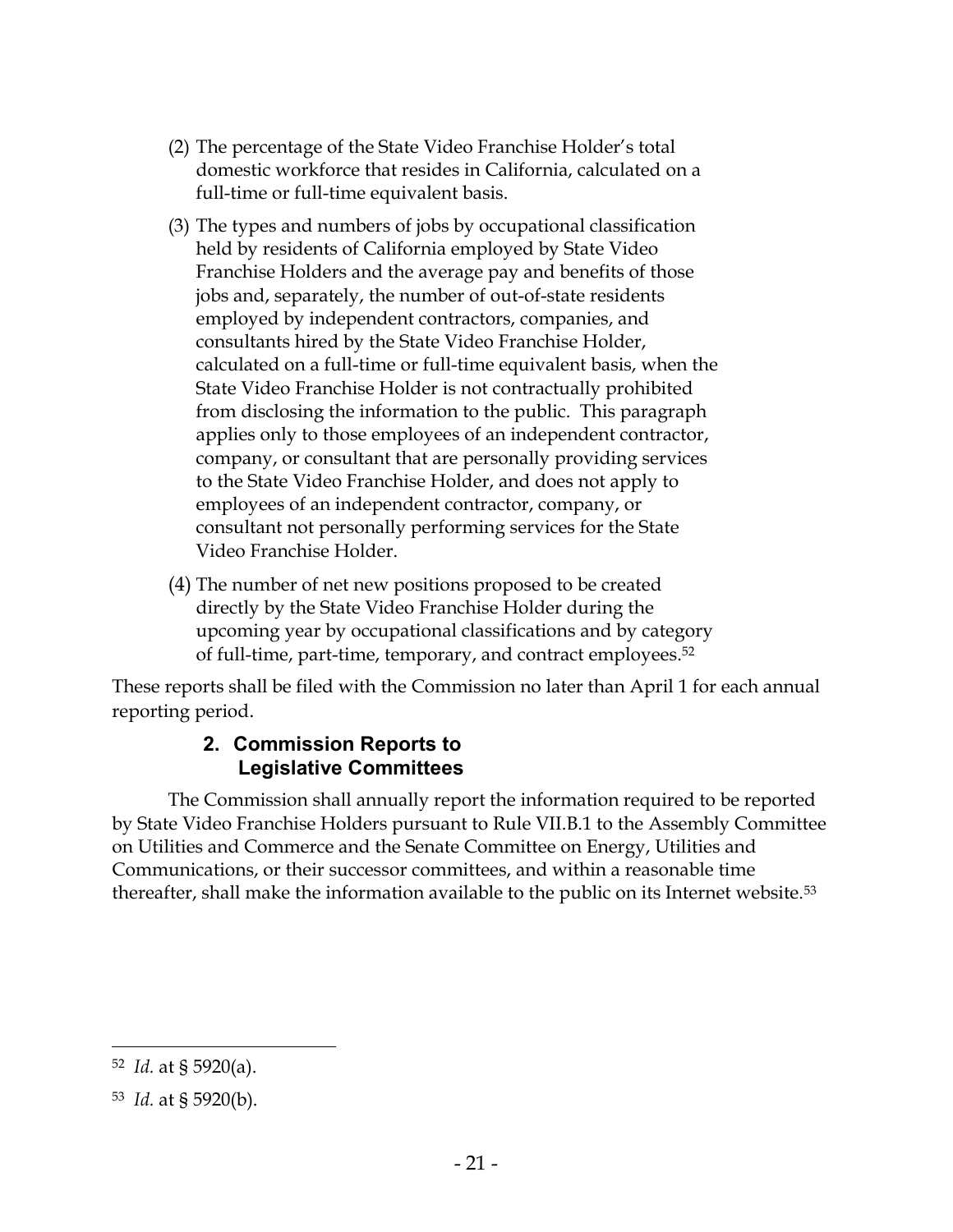#### <span id="page-22-1"></span><span id="page-22-0"></span>**C. Annual Reports on Broadband and Video Services**

#### **1. Reporting Obligations Imposed on State Video Franchise Holders and Their California Affiliates**

Commencing on April 1, 2008 and annually no later than April 1 each year thereafter, a State Video Franchise Holder or the parent company of the State Video Franchise Holder shall report to the Commission annual information on a Census Tract basis as of January 1, 2008 and each year thereafter on the extent to which the State Video Franchise Holder and any and all of its Affiliates that operate in California provide Video and Broadband Service in the state. The Commission will afford this information confidential treatment pursuant to § 5960(d) and § 583 of the CAL. PUB. UTIL. CODE and General Order 66-C because disclosure would put a franchisee at an unfair business disadvantage. These reports shall include the following information, pursuant to the guidelines established in Appendix D and Appendix E of D.07-03-014:<sup>56</sup>

Wireline Broadband Information:<sup>57</sup>

- (a) The number of Households in each census tract to which the State Video Franchise Holder and/or any of its Affiliates makes wireline Broadband available in this state. Alternatively, a reasonable approximation of the number of Households in each census tract may be submitted if the State Video Franchise Holder or its parent company is able to produce information that successfully demonstrates to the Commission (i) that the State Video Franchise Holder and/or its Affiliates do not maintain this information on a census tract basis in the normal course of business and (ii) the State Video Franchise Holder's alternate reporting methodology produces a reasonable approximation of data reported by census tract.
- (b) The number of Households in each census tract that subscribe to wireline Broadband that the State Video Franchise Holder and/or any of its Affiliates makes available in this state. The information should also indicate the speed of service that the subscriber obtains,

<sup>56</sup> For example, the first report filed April 1, 2008 would be for calendar year 2007 (January to December 2007).

<sup>57</sup> CAL. PUB. UTIL. CODE § 5960(b)(1).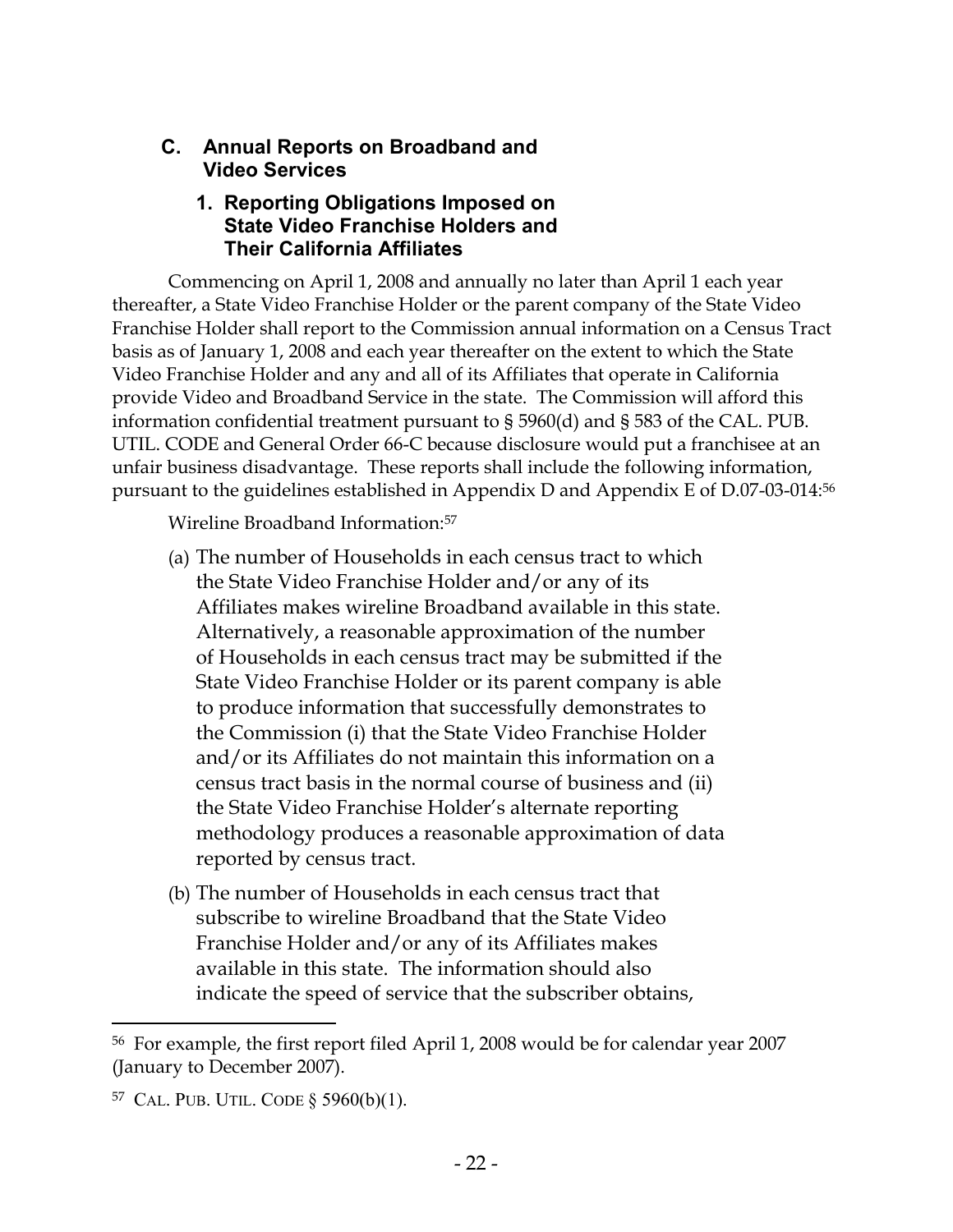based on the speed tiers adopted in *Re: Development of Nationwide Broadband Data to Evaluate Reasonable and Timely Deployment of Advanced Services to All Americans, Improvement of Wireless Broadband Subscribership Data, and Development of Data on Interconnected Voice over Internet Protocol (VoIP) Subscribership*, WC Docket No. 07-38 and Re*: Inquiry Concerning the Deployment of Advanced Telecommunications Capability to All Americans in a Reasonable and Timely Fashion, and Possible Steps to Accelerate Such Deployment Pursuant to Section 706 of the Telecommunications Act of 1996*, GN Docket No. 07-45, March 19, 2008 and any successor decisions.

Non-Wireline Broadband Information:

- (c) If a State Video Franchise Holder and/or any of its Affiliates uses nonwireline technology to provide Broadband, a list of the type(s) of technology used in each census tract.
- (d) Non-wireline Broadband availability information in each census tract, in one of three forms:
	- i. A list of the number of Households in each census tract to which the State Video Franchise Holder and/or any of its Affiliates makes non-wireline Broadband available in this state.
- ii. Using geographic information system digital boundaries that meet or exceed national map accuracy standards, maps that delineate (i) census tract boundaries and (ii) where the State Video Franchise Holder and/or any of its Affiliates typically makes nonwireline Broadband available.
- iii. Another type of reasonable approximation of the number of Households in each census tract to which the State Video Franchise Holder and/or any of its Affiliates makes non-wireline Broadband available in this state. This approach may be used only if the State Video Franchise Holder or its parent company is able to produce information that successfully demonstrates to the Commission (i) that the State Video Franchise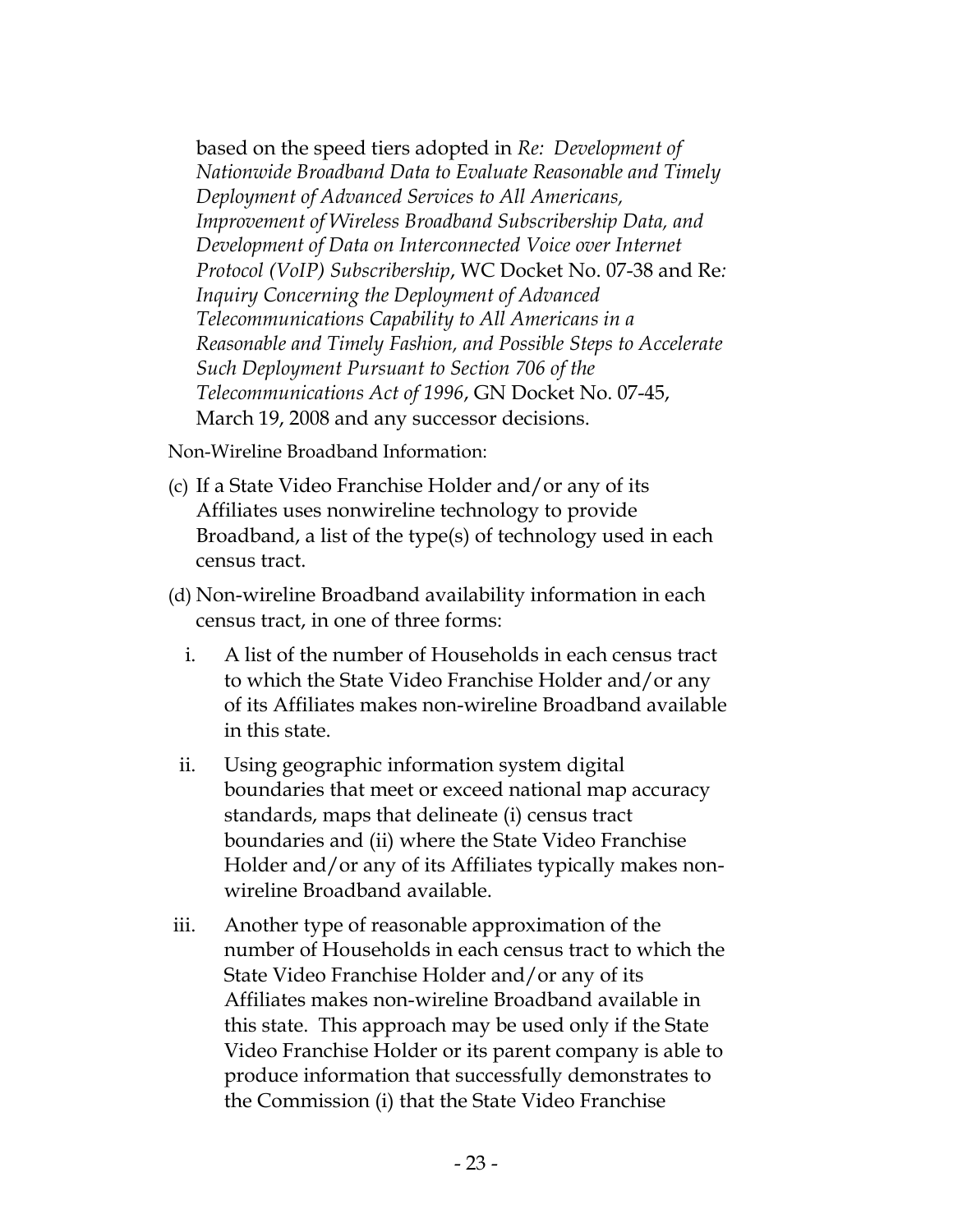Holder and/or its Affiliates do not maintain this information on a census tract basis in the normal course of business and (ii) the State Video Franchise Holder's alternate reporting methodology produces a reasonable approximation of data reported by census tract.

A State Video Franchise Holder shall report upon the number of Households in each census tract that subscribe to non-wireline Broadband that the State Video Franchise Holder and/or any of its Affiliates makes available in this state. If the State Video Franchise Holder and/or its Affiliates do not collect information by Households, then the State Video Franchise Holder shall report upon the number of total customers in each census tract that subscribe to non-wireline Broadband that the State Video Franchise Holder and/or any of its Affiliates makes available in this state. The information should also indicate the speed of service that the subscriber obtains, based on the speed tiers adopted in *Re: Development of Nationwide Broadband Data to Evaluate Reasonable and Timely Deployment of Advanced Services to All Americans, Improvement of Wireless Broadband Subscribership Data, and Development of Data on Interconnected Voice over Internet Protocol (VoIP) Subscribership*, WC Docket No. 07-38 and Re*: Inquiry Concerning the Deployment of Advanced Telecommunications Capability to All Americans in a Reasonable and Timely Fashion, and Possible Steps to Accelerate Such Deployment Pursuant to Section 706 of the Telecommunications Act of 1996*, GN Docket No. 07-45, March 19, 2008, or as modified by the FCC in successor decisions.

Video Information<sup>54</sup>

- (e) If the State Video Franchise Holder and/or any of its Affiliates is a Telephone Corporation:
	- i The number of Households in each Census Tract of the State Video Franchise Holder's and/or any of its Affiliates' Telephone Service Area; and

<sup>54</sup> *Id.* at § 5960(b)(2).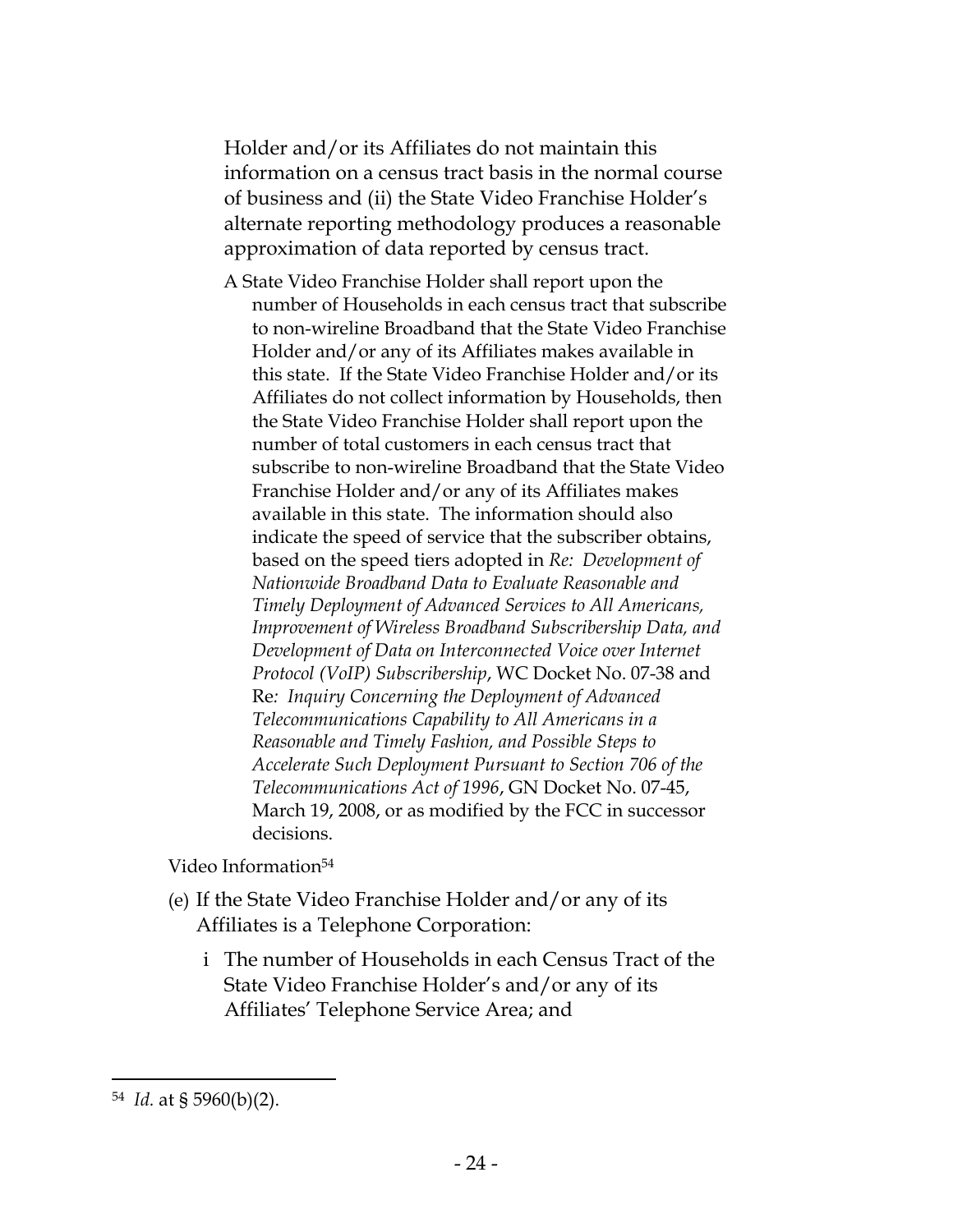ii The number of Households in each Census Tract of the State Video Franchise Holder's and/or any of its Affiliates' Telephone Service Area that are offered Access pursuant to a State Video Franchise by the State Video Franchise Holder and/or any of its Affiliates.

> The number of Households in each Census Tract of the State Video Franchise Holder's and/or any of its Affiliates' Telephone Service Area that subscribe to the Video Service offered pursuant to a State Video Franchise by the State Video Franchise Holder and/or any of its Affiliates.

- (f) If neither the State Video Franchise Holder nor any of its Affiliates is a Telephone Corporation:
	- i The number of Households in each Census Tract of the State Video Franchise Holder's and/or any of its Affiliates' Video Service Area; and
	- ii The number of Households in each Census Tract of the State Video Franchise Holder's and/or any of its Affiliates' Video Service Area that are offered Access pursuant to a State Video Franchise by the State Video Franchise Holder and/or any of its Affiliates.
	- iii. The number of Households in each Census Tract of the State Video Franchise Holder's and/or any of its Affiliates' Video Service Area that subscribe to the Video Service offered pursuant to a State Video Franchise by the State Video Franchise Holder and/or any of its Affiliates.

Low-Income Household Information<sup>55</sup>

- (g) The number of Low-Income Households in each Census Tract of the State Video Franchise Holder's and/or any of its Affiliates' Video Service Area.
- (h) The number of Low-Income Households in the State Video Franchise Holder's and/or any of its Affiliates' Video Service Area that are offered Access pursuant to a State

<sup>55</sup> *Id.* at § 5960(b)(3).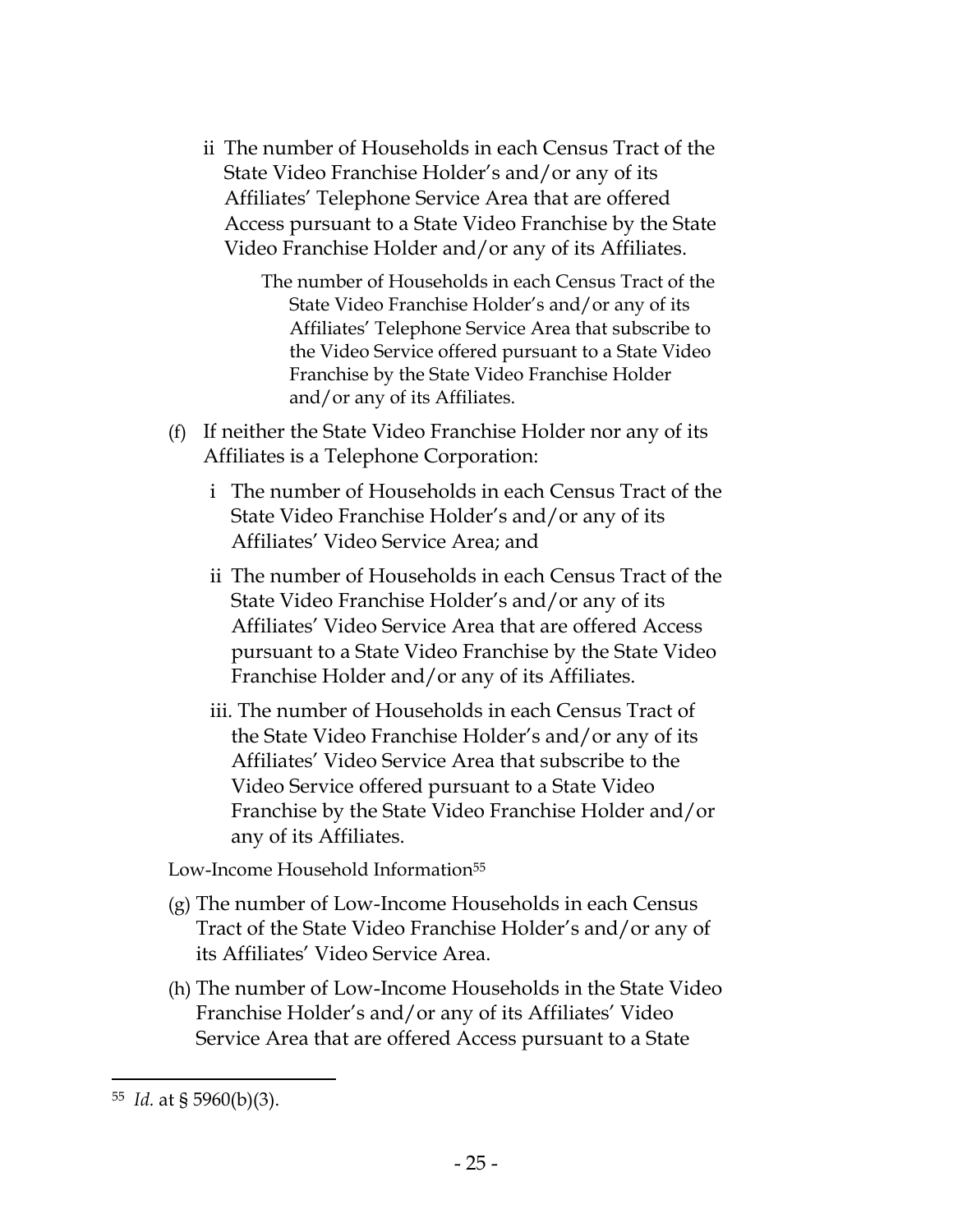Video Franchise by the State Video Franchise Holder and/or any of its Affiliates.

In accordance with Appendix E of D.07-03-014, reports on Households shall utilize the most recent U.S. Census projections available as of January 1 after the conclusion of each annual reporting period.

In accordance with Appendix E of D.07-03-014, reports on Low-Income Households shall utilize the most recent U.S. Census projections available as of January 1, 2007.

If a State Video Franchise is transferred to a successor-in-interest of the State Video Franchise Holder to which the certificate originally is granted, the transferee or its parent company shall submit to the Commission of the information required by Public Utilities Code Section 5960.<sup>56</sup>

#### **2. Commission Reports to the Legislature and Governor**

<span id="page-26-0"></span>The Commission, no later than July 1, 2008 and annually no later than July 1 thereafter, shall submit to the Legislature and Governor a report that includes information submitted by State Video Franchise Holders as to Broadband, Video Service, and Low-Income year-end data on an aggregated basis.<sup>57</sup>

All information submitted to the Commission and reported by the Commission pursuant to this section shall be disclosed to the public only as provided for pursuant to Public Utilities Code § 583.58 No individually identifiable customer information shall be subject to public disclosure.<sup>59</sup>

## **D. Information on Service to Community Centers**

<span id="page-26-1"></span>A State Video Franchise Holder that alone or in conjunction with its Affiliates has more than 1,000,000 telephone customers in California shall report annual information, as of January 1 of the year in which its State Video Franchise is granted and each year thereafter, on the extent to which the State Video Franchise Holder makes Video and Broadband Service available at no cost to Community Centers in underserved areas, as determined by the State Video Franchise Holder. The reports shall include the following information:

- <sup>57</sup> *Id.* at § 5960(c).
- <sup>58</sup> *Id.* at § 5960(d).
- 59 *Id.*

l

<sup>56</sup> *Id.* at § 5970(a).